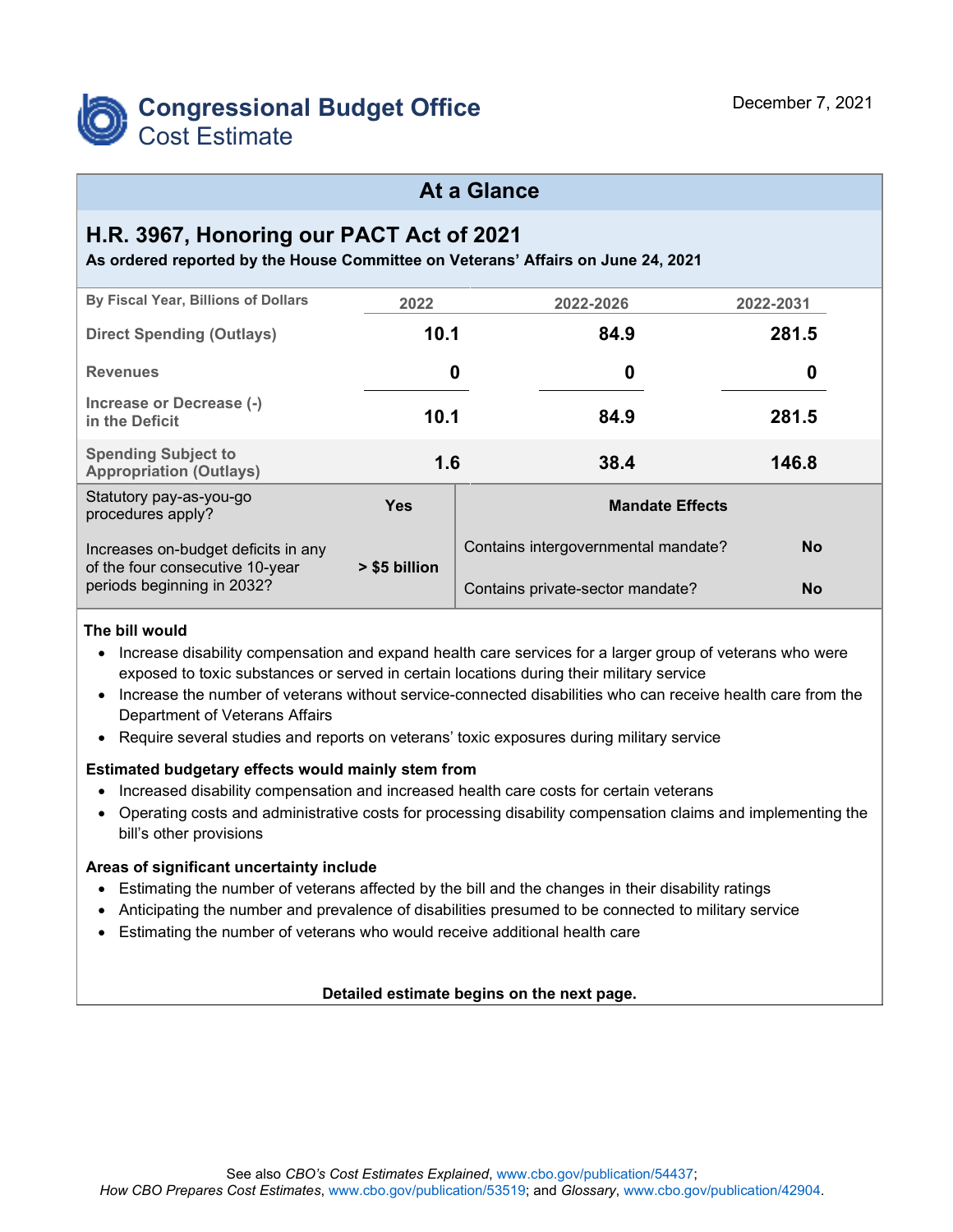

### **Bill Summary**

H.R. 3967 would increase disability compensation and health care benefits administered by the Department of Veterans Affairs (VA) for veterans who have been exposed to toxic substances, materials, or environments during military service. In the future, veterans who developed conditions linked to toxic exposure also would receive those benefits. Survivors of veterans whose disabilities were caused by toxic exposure would receive additional compensation and access to health care under the bill. Veterans and survivors who had previously been denied compensation for certain conditions would receive retroactive payments. H.R. 3967 also would increase access to other VA benefits, including education assistance and home loan guarantees for some of those veterans and their dependents. Finally, the bill would require VA to conduct studies, prepare reports, and conduct outreach. In total, CBO estimates, enacting H.R. 3967 would increase direct spending by \$282 billion and increase spending subject to appropriation by \$147 billion over the 2022-2031 period.

### **Estimated Federal Cost**

<span id="page-1-0"></span>The estimated budgetary effects of H.R. 3967 are shown in [Table 1](#page-16-0) (all tables are at the end of this estimate). The costs of the legislation fall within budget function 700 (veterans' benefits and services).

### **Basis of Estimate**

For this estimate, CBO assumes that the estimated amounts will be appropriated each year, that outlays will follow historical spending patterns for affected programs, and that H.R. 3967 will be enacted in fiscal year 2022. Most provisions would take effect upon enactment.

### **Direct Spending**

The bill would make several changes to VA's benefit programs that affect direct spending.

**Disability Compensation.** VA ordinarily compensates veterans who have disabilities or diseases that have been determined on the basis of military medical records and physical examinations to be connected to military service. Disabilities are rated by severity; higher ratings make veterans eligible to receive more compensation.

Under H.R. 3967, VA would be required to presume that veterans with certain medical conditions developed them as a result of exposure to toxic substances during military service. Some veterans who have disabilities and who served in locations specified in the bill also would receive disability compensation and access to the VA health care system. The bill also would require VA to reevaluate any previously denied claims for disability compensation whenever a new presumption is established. That requirement would apply to any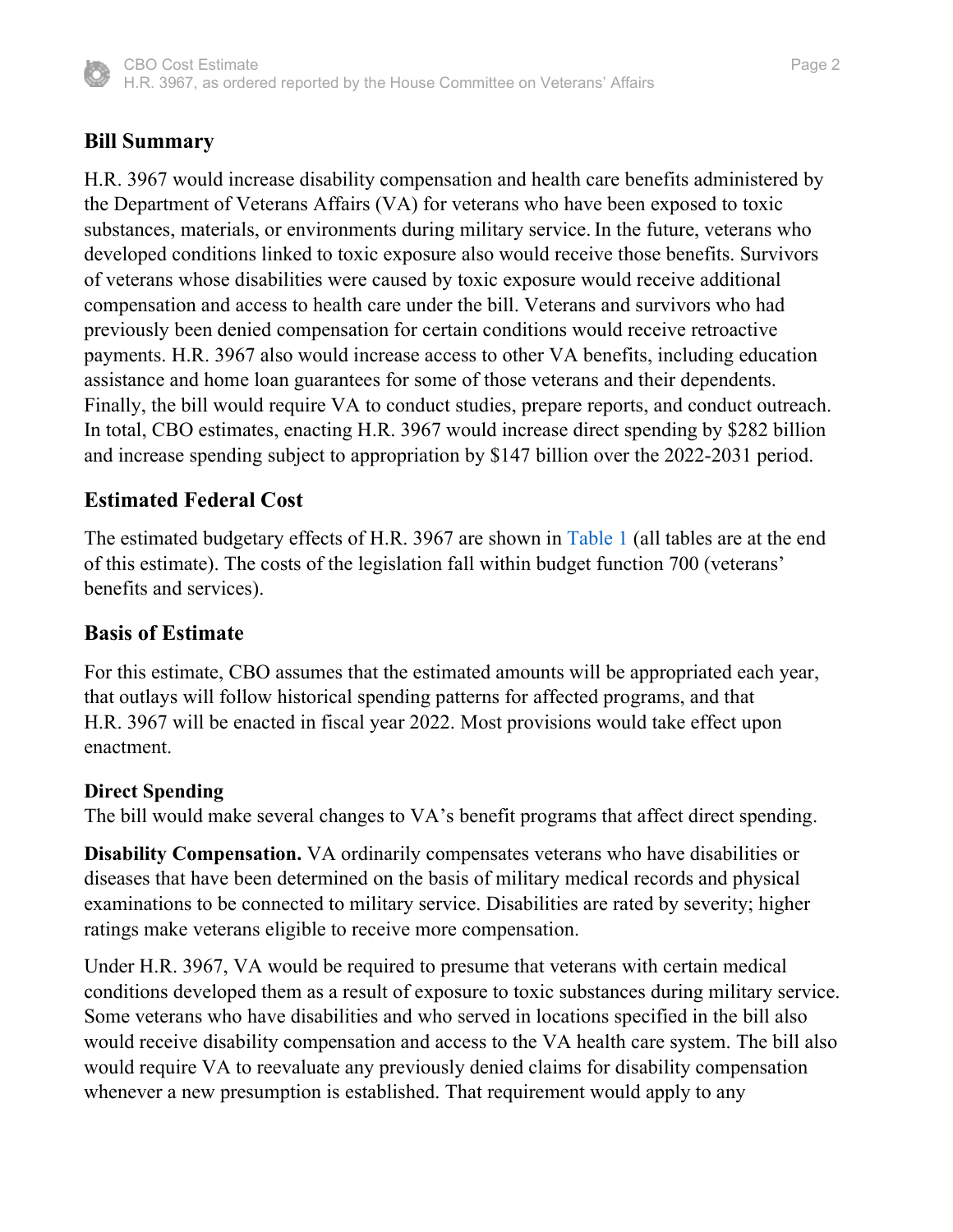

presumption that a disability or condition is service-connected that would be established by the bill, and future presumptions established by VA.

CBO analyzed the bill's provisions to determine the types of conditions or disabilities that would be presumed to have been caused by military service. CBO used prevalence rates for those conditions obtained from sources such as the Centers for Disease Control and Prevention to estimate the number of veterans who would be likely to have those conditions. CBO used data on age ranges and periods of service to estimate both the percentage of veterans currently receiving compensation (who thus would be likely to receive increased compensation) and the percentage who would receive compensation for the first time under H.R. 3967. Using information from VA, CBO estimated how many potentially eligible veterans would apply for compensation and projected when veterans would begin to receive new or increased disability compensation. To estimate caseloads and benefit amounts that would arise from the requirement to reevaluate previously denied claims, CBO used information from VA on such denials, information on how long ago, on average, those claims were denied, and on the severity of the condition being established. Finally, CBO accounted for mortality among the affected group when estimating how many veterans would continue to receive compensation under the bill over the 2022-2031 period. CBO used the estimated number of veteran deaths to determine how many new survivors of deceased veterans would receive compensation under the bill.

According to CBO's baseline budget projections, 5.4 million veterans—or 30 percent of the nation's nearly 19 million veterans—will receive disability compensation in fiscal year 2022. CBO projects that number will rise, reaching 6.1 million in 2031. Using information from VA, the Department of Defense, and medical and scientific organizations, CBO estimates that about 100,000 additional veterans would begin receiving compensation in 2022 under the bill. By 2031, almost 2 million more veterans would receive disability compensation, relative to current law. That figure represents an increase of 32 percent over CBO's baseline projection for 2031.

Under the bill, veterans who currently have or will have service-connected disabilities would be determined to have additional disabilities and thus would receive additional compensation. CBO estimates that 200,000 veterans who already get disability compensation would receive increased amounts in 2022, and that 1.6 million would receive increased compensation by 2031. Some veterans who receive a new disability rating under one provision of H.R. 3967 may receive additional compensation under other provisions. Thus, the total number of veterans affected by the bill is less than the sum of veterans who would newly receive compensation and those who would receive additional compensation.

CBO estimates that under the bill about 17,000 additional survivors of totally disabled veterans or veterans who die from service-connected disabilities caused by toxic exposure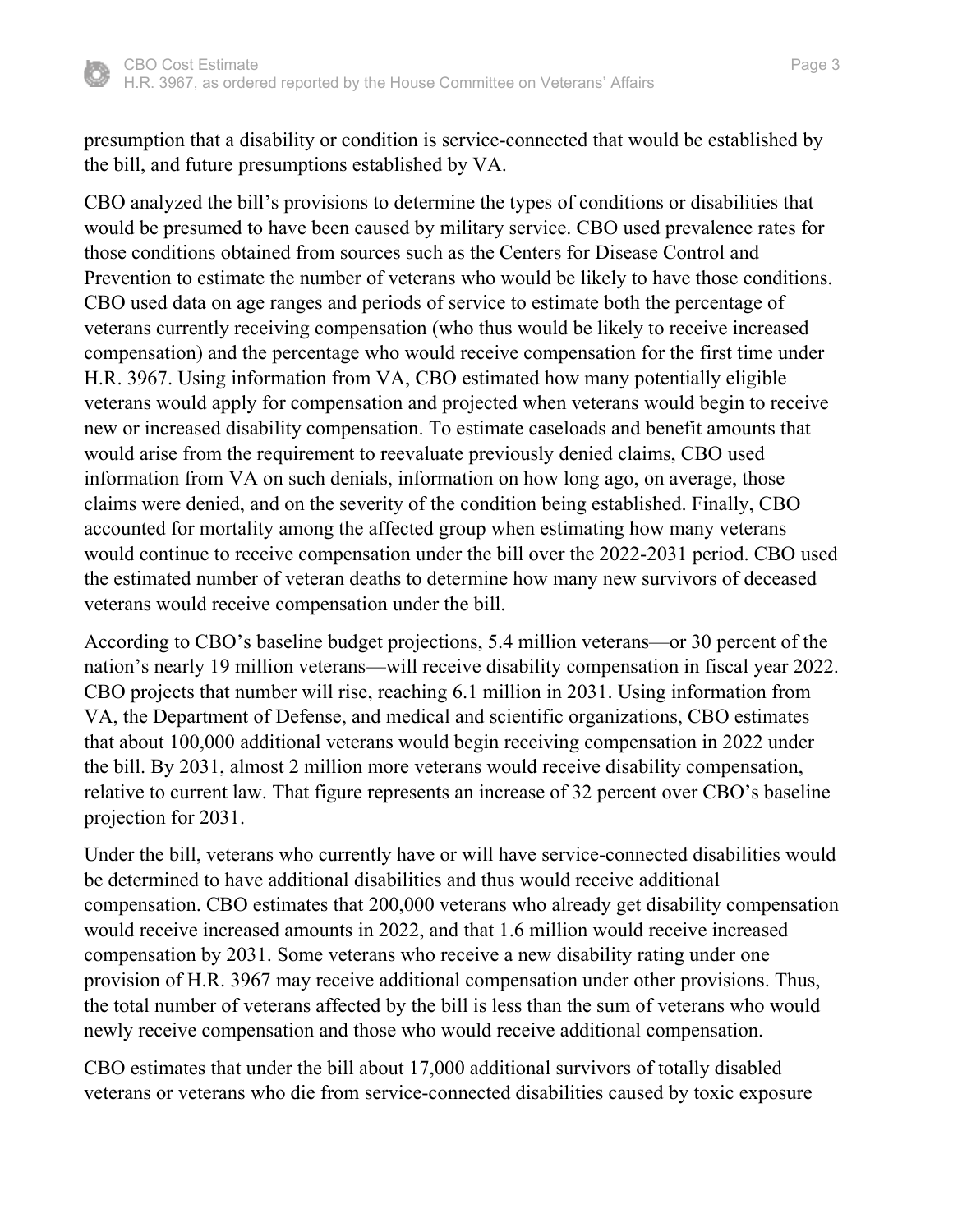

would receive survivor compensation in 2022; the number of such survivors would increase to 110,000 by 2031.

CBO estimates that VA would pay retroactive benefits to 1.2 million veterans whose claims were denied, and to about 70,000 survivors of deceased veterans. CBO expects those payments to be made within five years of a new presumption's establishment.

Disability and survivor compensation is paid from mandatory appropriations; as a result, enacting H.R. 3967 would increase direct spending. In total, higher disability compensation would increase direct spending by \$279.6 billion over the 2022-2031 period, CBO estimates (see [Table 1\)](#page-16-0).

**Other Mandatory Benefits.** Under current law, veterans who receive disability compensation also may be eligible for readjustment benefits from VA, including educational assistance, job training, and independent-living services for veterans who have serviceconnected disabilities that limit or prevent them from working. Education assistance benefits also are available to dependents of veterans who are permanently and totally disabled and to survivors of those who have died as a result of a service-connected disability. Additionally, eligible borrowers who obtain a VA-guaranteed home loan are exempted from paying fees for the guarantee if they have a service-connected disability or if they are the spouse of a veteran who dies as a result of such a disability. Using information from VA about trends for those programs and average costs for benefits, CBO estimates that those mandatory benefits under the bill would cost \$1.8 billion over the 2022-2031 period.

## **Spending Subject to Appropriation**

Implementing H.R. 3967 would increase spending for VA health care and for the operating costs of processing disability claims, training staff, conducting studies, and preparing reports. Spending for those activities is discretionary and would be subject to appropriation of the estimated amounts.

**Health Care.** Under current law, eligible veterans who enroll in VA's health care system are assigned to priority groups primarily on the basis of whether they have one or more serviceconnected disabilities and on the severity of those disabilities. Veterans without serviceconnected disabilities also can receive health care from VA, depending on their income and other benefits they receive. Assignment to a priority group affects access to health care and is used to determine out-of-pocket costs. Veterans with service-connected disabilities receive the highest priority for medical treatment. In general, VA's costs to provide care are higher for veterans in higher priority groups. Veterans in those priority groups pay less out of pocket—or pay nothing at all. Some also can receive additional benefits, such as transportation subsidies for medical appointments. Veterans in the highest priority groups are more likely than those in lower groups to enroll in and use VA health benefits and services.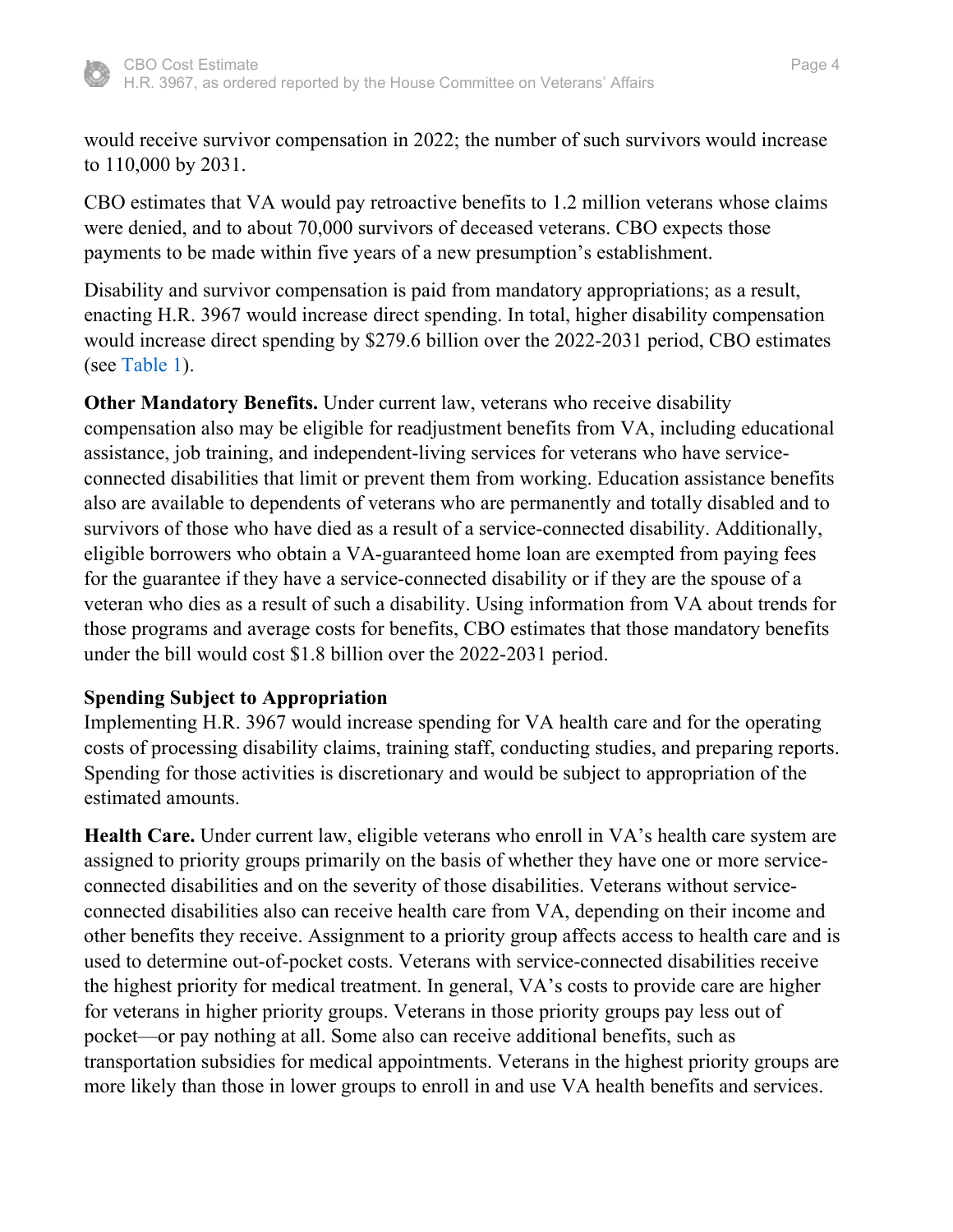

The bill would provide health care benefits to veterans who were exposed to toxic substances during their service even if they do not have a service-connected disability as a result of that exposure. Some veterans would become newly eligible for care in the VA system, and others who will be eligible for care under current law would be moved to a higher priority group. Some veterans would be determined to have a service-connected disability that would place them in a higher priority group. CBO expects that veterans who became newly eligible or were moved into a higher priority group would receive more care from VA.

Using information from VA, CBO estimated the number of the affected veterans in two categories. The first consists of veterans who would newly enroll in the VA health care system; the other group consists of veterans who enroll and receive health care from VA under current law. CBO made additional population adjustments over the 10-year period to those cohorts on the basis of such factors as Medicare eligibility, expected mortality, and changes in the projected demand for VA health care. On the basis of information from VA on average costs of care by priority group, CBO estimated the average costs of additional care and applied that to the affected populations. CBO expects that reliance on VA health care among veterans affected by H.R. 3967 would increase gradually and that the full cost of care would phase in over a period of several years.

Survivors of veterans with service-connected disabilities caused by toxic exposure are eligible to enroll in the Civilian Health and Medical Program of the Department of Veterans Affairs (CHAMPVA), a health insurance plan. To determine the incremental cost for new CHAMPVA beneficiaries, CBO used mortality rates to estimate the number of deaths among veterans who would be determined to have service-connected disabilities under the bill.

CBO anticipates that under current law, almost 9 million of the nation's roughly 19 million veterans will be enrolled in VA's health care system in fiscal year 2022. H.R. 3967 would increase that number by about 1.4 million over the next 10 years because of new eligibility or placement in a higher priority group. By 2031, CBO estimates, the bill would increase the total number of veterans receiving VA health care by 15 percent.

CBO also estimates that some veterans who are enrolled or will enroll in the VA health care system under current law would be moved to a higher priority group under the bill. On the basis of data on participation rates in the VA health care system, CBO estimates that each year, on average, 740,000 of those veterans would be placed in a higher priority group and continue to receive additional care over 2022-2031 period. About 12,000 additional survivors of veterans with service-connected disabilities would use CHAMPVA benefits in 2022; that number would increase to about 79,000 new beneficiaries by 2031.

CBO estimates that total spending for VA health care would increase by \$136.1 billion over the 2022-2031 period, assuming appropriation of the estimated amounts.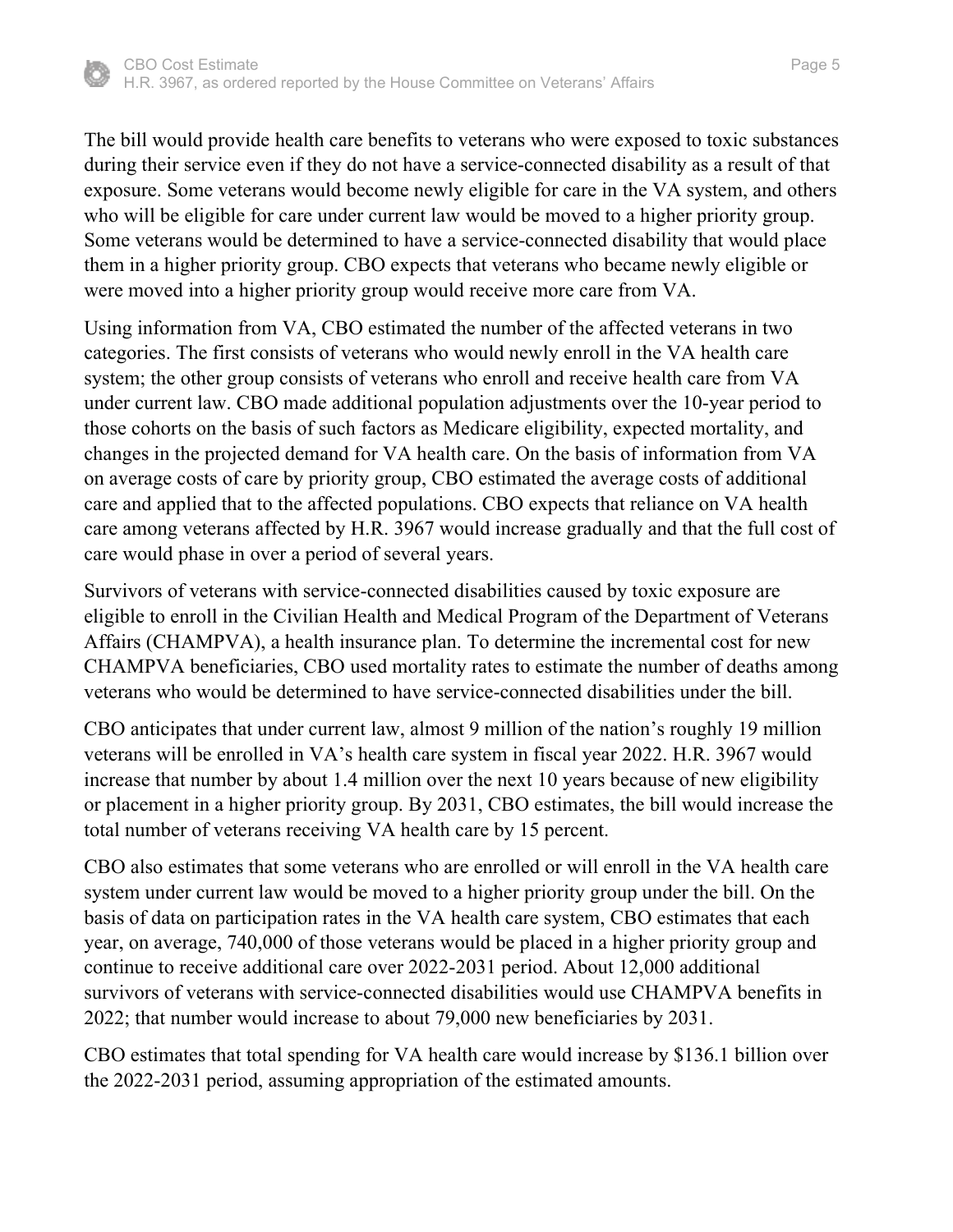

**Operating Costs.** CBO estimates that the department would require significant resources to implement the bill. VA would require additional staff and resources, including information technology resources, to process millions of claims for disability compensation. Other provisions of the bill would require VA to study veterans' toxic exposures, train staff, and produce reports. In total, satisfying those requirements would cost \$10.8 billion over the 2022-2031 period, CBO estimates.

## **Components of the Bill**

CBO estimated the costs of H.R. 3967 in nine components. Some affect each of the four cost categories described above. Other components affect one or two of those categories. This estimate accounts for interactions among the bill's components.

## **Title I. Expansion of Health Care for Toxic Exposure Veterans**

Title I would expand eligibility for VA health care to veterans who had service-connected environmental exposures to toxic substances, chemicals, or airborne hazards, or who participated in activities during their military service that carried a risk of exposure, regardless of whether they have a service-connected disability.

Veterans who participated in an activity or were in locations that result in an entry in the Individual Longitudinal Exposure Record would qualify under the bill as having been exposed. (That record is used by VA and the Department of Defense to track service members' potential environmental exposures to toxic substances.) The Secretary of Veterans Affairs also would have the authority to identify other qualifying exposures.

CBO expects that under title I, 50 percent of the veteran population not previously eligible for VA health care would become eligible; many of those veterans eventually would enroll in the VA health care system. CBO also expects that the bill would change eligibility for 50 percent of veterans who will be eligible under current law to enroll in a lower priority group (for veterans with high household income). Those veterans would become eligible for a higher priority group (and for free care or reduced copayments) for certain types of care.

Some veterans who would become newly eligible under title I would subsequently be placed in a higher priority group after receiving a new disability rating under title II, III, or IV. The health care costs for those veterans are accounted for under title I until the time they would be expected to receive the new rating. At that point, the higher costs for their care are accounted for in the estimate for the other title.

CBO estimates that under H.R. 3967, about 69,000 veterans would newly enroll in the VA health care system in 2022; by 2026, that number would increase to 896,000. By 2031, the size of the group would fall to 260,000 as some veterans qualify for health care under other provisions of the bill. Some of the decline arises from a projected 15 percent reduction projected in the number of living veterans over the next decade. On the basis of health care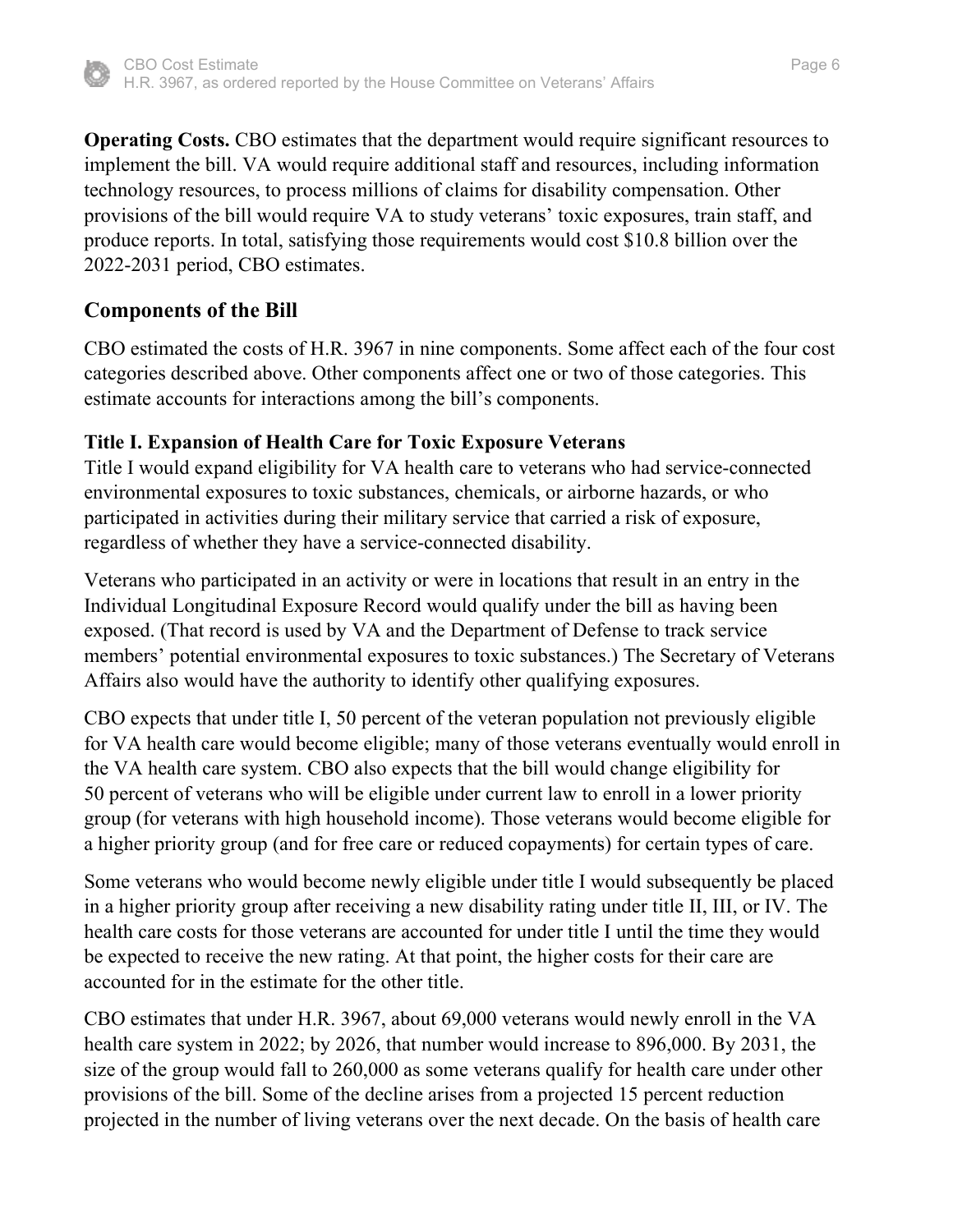

costs for current enrollees, CBO estimates that, on average, newly enrolled veterans would receive \$7,400 in VA health care each year.

CBO estimates that in 2022, about 837,000 veterans who are enrolled or will enroll in VA health care under current law would be eligible for a higher priority group under title I of the bill. By 2031, that number would decline to 140,000 veterans as some veterans become eligible for a higher priority group because they receive a disability rating as a result of other provisions of the bill. Some of the decline is caused by the projected reduction in the number of living veterans. On average, those veterans would receive about \$900 more in health care per year because their use of health care would increase and their copayments would be lower.

<span id="page-6-0"></span>After accounting for the gradual enrollment of new beneficiaries and additional health care cost of current beneficiaries, CBO estimates that health care costs under title I would total \$41.4 billion over the 2022-2031 period, (see [Table 2\)](#page-17-0). Such spending would be subject to appropriation.

## **Title II. Toxic Exposure Presumption Process**

Title II would establish a new process for determining whether a medical condition or disability is attributable to a veteran's service-connected exposure to a toxic substance or activity. Under title II, a committee composed of members appointed by the Congress, including health experts and at least one representative from a veterans' service organization, would recommend that a board of experts study certain exposures to toxic substances to determine whether a link could be found to a medical condition or disability. The findings would be presented to VA, which could use the information to determine whether to presume that the disability is service-connected. VA would have 60 days from receiving a recommendation to make a determination. If the department determines that a presumption of service connection is warranted, it would have to issue final regulations to implement the decision within 180 days.

Similar processes have been used for other toxic exposures—notably for conditions associated with exposure to Agent Orange. CBO anticipates that under title II, VA would establish new presumptive exposures and conditions. After an initial review and time to implement the process and conduct the initial studies, CBO expects that starting in 2024, VA would establish a presumption of exposure for one condition a year.

Using the total prevalence rate of conditions associated with exposure to Agent Orange as a basis, CBO estimated a rate of 2 percent for each new condition and applied that rate to the total veteran population estimated to be living in each year, minus those already eligible for the presumption of exposure to Agent Orange. The result was an estimated number of veterans who could newly receive compensation or who would be eligible for payments in addition to amounts they will receive under current law. A new group of survivors also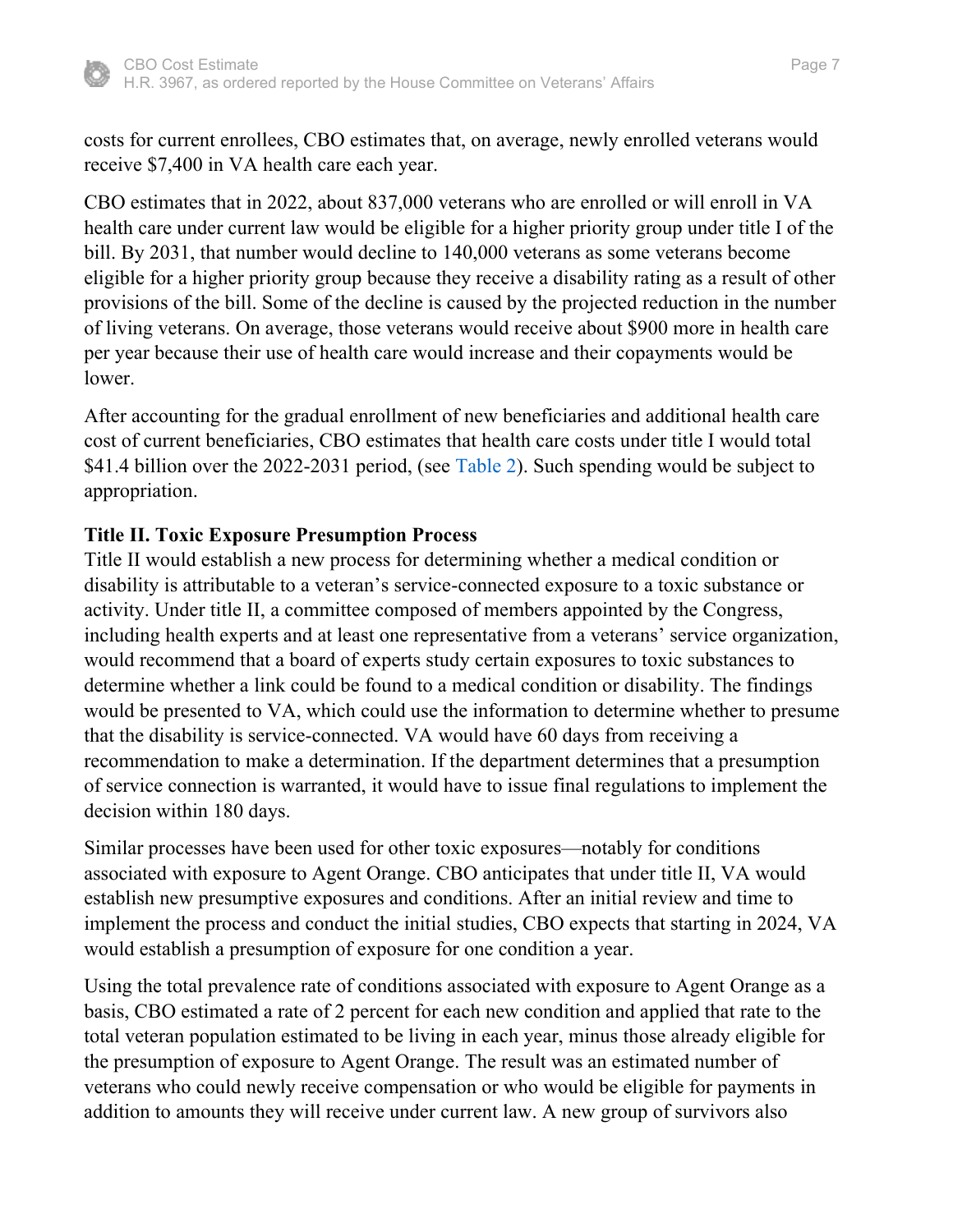

would receive payments under title II. CBO also expects that H.R. 3967's requirement that VA reevaluate previously-denied claims would apply to title II, and that some veterans and surivors would receive retroactive benefits related to each new condition added. In total, CBO estimates, enacting title II would increase direct spending by \$126.9 billion over the 2022-2031 period and increase spending subject to appropriation by \$40.0 billion over the same period (see [Table 3\)](#page-18-0).

<span id="page-7-0"></span>**Mandatory Spending.** CBO estimates that the first presumption of service-connected exposure established in 2024 would result in about 17,000 additional veterans receiving compensation in that year. That number would rise in subsequent years as more veterans receive a disability rating from that presumption. New presumptions added in 2025 and later years would further increase the numbers of veterans who would newly receive disability compensation.

CBO estimates that by 2031, about 925,000 additional veterans would be receiving compensation as a result of additional presumptions added under title II. On average, those veterans would receive \$14,100 per year over the 2024-2031 period. About 32,000 veterans who will receive compensation under current law would receive additional payments in 2024, and that by 2031 that number would increase to 810,000 veterans. On average, those veterans would receive an additional \$11,900 per year. CBO further estimates that by 2031, an additional 50,000 survivors of veterans with service-connected disabilities would receive compensation of \$20,000 per year, on average.

Finally, CBO estimates that about 605,000 veterans would receive retroactive payments of about \$50,000, as a result of the requirement to reevaluation previously denied claims. Additionally, 43,000 survivors would receive retroactive payments averaging about \$25,000. Most of those survivors who become eligible for compensation also would receive ongoing payments that would average \$20,000 per year over the budget window.

All told, CBO estimates, compensation arising from the new process would increase direct spending by \$126.2 billion over the 2022-2031 period. Of that amount, \$36.7 billion would arise from the requirement to reevaluate previously denied claims.

Other mandatory VA benefits, such as education assistance and fee-exempt loan guarantees, would increase under title II. As more veterans receive compensation, more of them and their dependents would become eligible for those benefits. Other mandatory spending would total \$0.7 billion over the 2022-2031 period.

**Discretionary Spending.** Because more veterans would receive disability ratings under H.R. 3967, some of those veterans and certain dependents would be assigned to the highest priority groups and thus become eligible to receive additional health care benefits at no charge or with very small copayments. They also could be eligible for transportation subsidies and for long-term care and dental care from VA.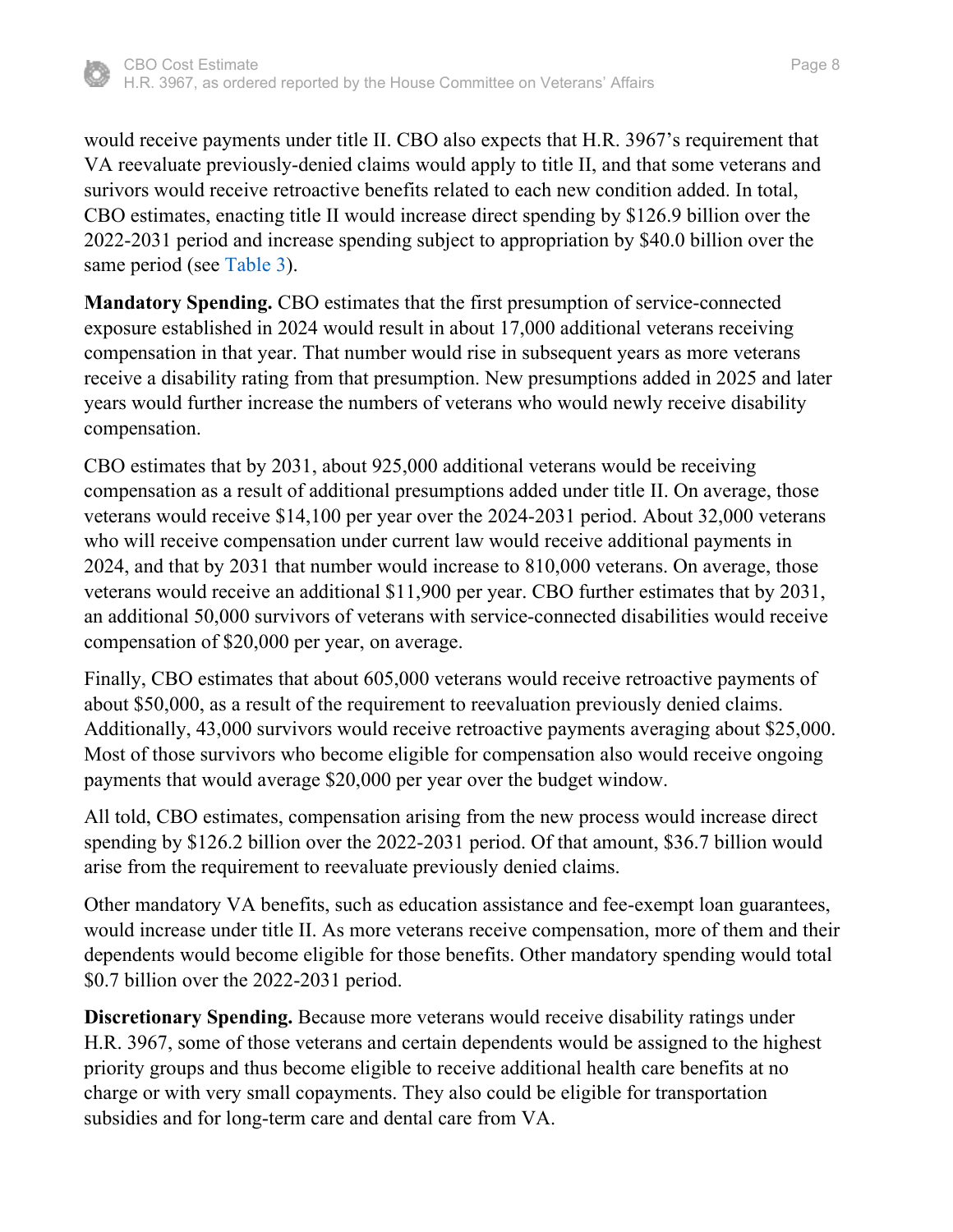

health care costs for current enrollees, on average, VA health care for those veterans would cost \$11,500 per year.

CBO estimates that in 2024, about 4,000 veterans who will be enrolled in the VA health care system under current law would be moved to a higher priority group. By 2031, that number would increase to 230,000 veterans. On average, those veterans would receive about \$7,000 in additional care each year.

By 2031, an additional 36,000 survivors of disabled veterans would use CHAMPVA benefits, at a cost of \$5,000 per year, on average, CBO estimates.

After accounting for the gradual enrollment of new beneficiaries and additional health care costs for current beneficiaries, CBO estimates that health care costs under title II would total \$35.4 billion over the 2022-2031 period. VA also would need additional resources to implement the new presumption process. Using information from VA, CBO estimates that the operating costs for implementation and for processing disability claims would total \$4.7 billion over the 2022-2031 period.

# **Title III. Improving the Establishment of Service Connection Process for Toxic Exposed Veterans**

Title III would require VA to presume that veterans have had service-connected exposures if the Individual Longitudinal Exposure Record indicates evidence of an exposure, or if they served in a location or under an assignment that would make exposure likely. Veterans who served in certain locations also would be presumed to have been exposed to substances listed in the bill. CBO estimates that title III would increase direct spending by \$46.3 billion over the 2022-2031 period and increase spending subject to appropriation by \$21.9 billion over the same period (see [Table 4\)](#page-19-0).

<span id="page-8-0"></span>**Mandatory Spending.** To estimate the number of veterans who would newly receive disability compensation under title III, CBO used information from VA, including information on the number of claims VA denied for service-connected disabilities associated with exposure to toxic substances.

CBO estimates that by 2031, 6 percent more veterans would receive compensation than under current law, and 4 percent more would have their disability ratings increased.

Another 19,000 veterans would receive compensation in 2022; that number would rise to 352,000 by 2031. Those veterans would receive, on average, \$13,800 per year in compensation payments over the 2022-2031 period. In 2022, 8,000 veterans who will receive compensation under current law would receive additional compensation under title III. By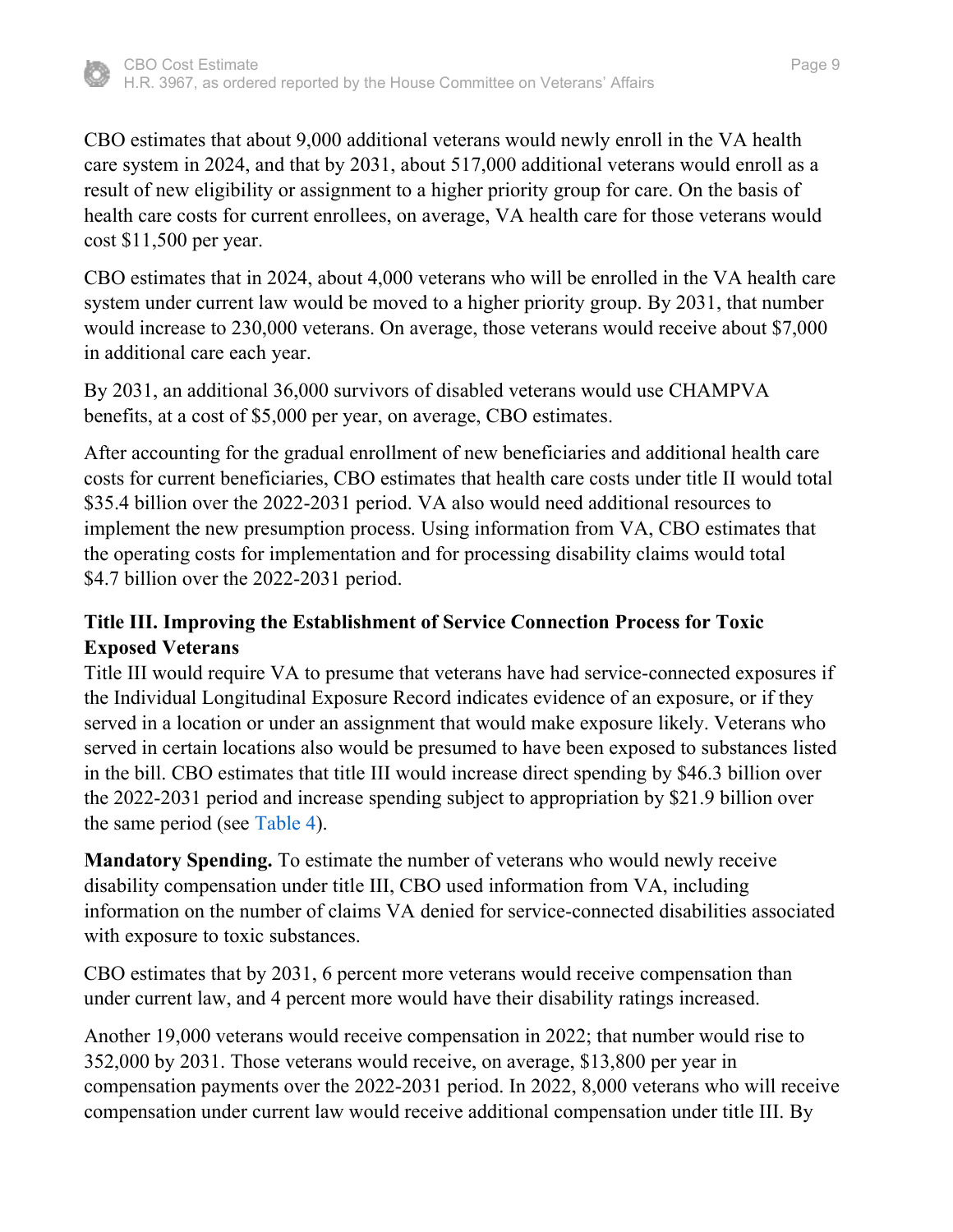

2031, that number would reach 255,000. On average, those veterans would receive \$11,700 in additional compensation over the 2022-2031 period. By 2031, an additional 16,000 survivors of disabled veterans would receive annual compensation of \$20,000, on average.

About 93,000 veterans would receive retroactive payments for previously denied claims averaging \$50,000, and about 6,000 survivors would receive retroactive payments averaging \$25,000. CBO expects that those retroactive payments would be made over the 2022-2026 period. Most of the survivors who get retroactive compensation also would receive ongoing payments that would average \$20,000 per year over the budget window.

In total, CBO estimates, compensation payments would increase direct spending by \$45.7 billion over the 2022-2031 period. Of that amount, \$5.6 billion would arise from the requirement to reevaluate previously denied claims.

Spending for other mandatory VA benefits, such as education assistance and fee-exempt loan guarantees, also would increase under title III. As more veterans receive compensation, more of them and their dependents would become eligible for those benefits. CBO estimates that those other mandatory costs would total \$0.6 billion over the 2022-2031 period.

**Discretionary Spending.** More veterans would receive disability ratings under H.R. 3967 and some of them would be assigned to the highest priority group. As a result, they would be eligible either for free health care or for reduced copayments and for additional benefits, including transportation subsidies and access to long-term care and dental care from VA. Some dependents also would be newly eligible for certain health care benefits.

CBO estimates that under title III, about 10,000 additional veterans would newly enroll in the VA health care system in 2022, and that by 2031, about 197,000 additional veterans would enroll as a result of new eligibility or assignment to a higher priority group. Using health care costs for current enrollees, those veterans would receive, on average, an estimated \$13,500 in health care from VA each year.

CBO expects that in 2022, about 5,000 veterans who will be enrolled in the VA health care system under current law would be placed in a higher priority group under title III. By 2031, that number would increase to 87,000 veterans. On average, those veterans would receive about \$8,800 in additional care each year.

CBO estimates that by 2031, an additional 12,000 survivors of disabled veterans would use CHAMPVA benefits at a cost of \$5,000, on average, per year.

After accounting for the gradual enrollment of new beneficiaries and additional health care costs for current beneficiaries, CBO estimates that health care costs under title III would total \$20.6 billion over the 2022-2031 period.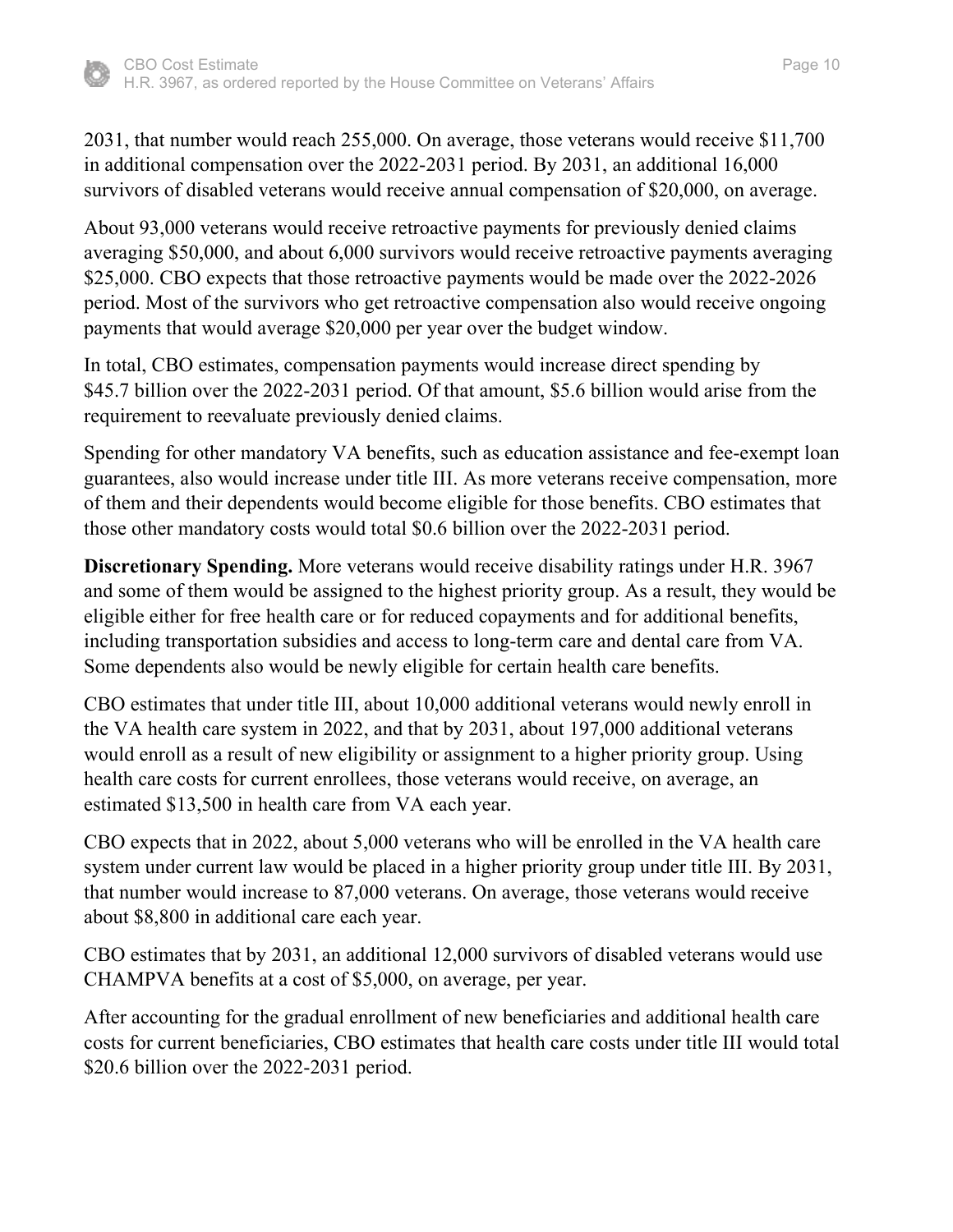

## **Title IV. Expansion of Presumptions of Service Connection for Forgotten Veterans** H.R. 3967 would establish presumptions of exposure for veterans who served in several locations listed in the bill.

**Section 401. Enewetak Atoll.** Section 401 would establish a presumption of exposure for service members who participated in the cleanup of nuclear materials at Enewetak Atoll in the Pacific Ocean, a location where the United States conducted nuclear tests. Veterans who served at Enewetak Atoll between 1977 and 1980 who later developed certain cancers would receive disability compensation under this section and would be eligible for additional VA health care. CBO estimates that under section 401, about 500 veterans and survivors of deceased veterans would receive compensation and about 300 would receive increased health care from VA. Using information from VA on previously denied claims, CBO estimates 14 veterans would receive retroactive payments. In total, section 401 would increase direct spending by \$116 million and increase spending subject to appropriation by \$34 million over the 2022-2031 period (see [Table 5\)](#page-20-0).

<span id="page-10-0"></span>**Section 402. Palomares.** Section 402 would establish a presumption of service connection for veterans who participated in the cleanup of a nuclear incident in Palomares, Spain, between January 1966 and March 1967 following an incident in 1966, when several U.S. nuclear weapons were released after two planes collided. Service members who participated in the response and cleanup who later developed certain cancers would receive disability compensation under this section and become eligible for additional VA health care. CBO estimates that under section 402 about 150 veterans and survivors of deceased veterans would receive compensation and about 100 would receive increased health care from VA. Using information from VA on previously denied claims, CBO estimates three veterans would receive retroactive payments. In total, section 402 would increase direct spending by \$29 million and increase spending subject to appropriation by \$8 million over the 2022-2031 period (see [Table 6\)](#page-21-0).

<span id="page-10-1"></span>**Section 403. Agent Orange.** Under current law, veterans who served in the Republic of Vietnam or its territorial seas between January 1962 and May 1975 are eligible for a presumption of exposure to the herbicide Agent Orange, which VA presumes caused several medical conditions and disabilities. Section 403 would include veterans who served in Thailand, Laos, Cambodia, Guam, American Samoa, and Johnston Atoll during periods specified in the bill as service members who would be presumed to have been exposed to Agent Orange. CBO expects that those veterans would receive retroactive payments for previously denied Veterans who served in those locations also would be eligible for compensation for conditions added by section 404, as described below. Section 403 would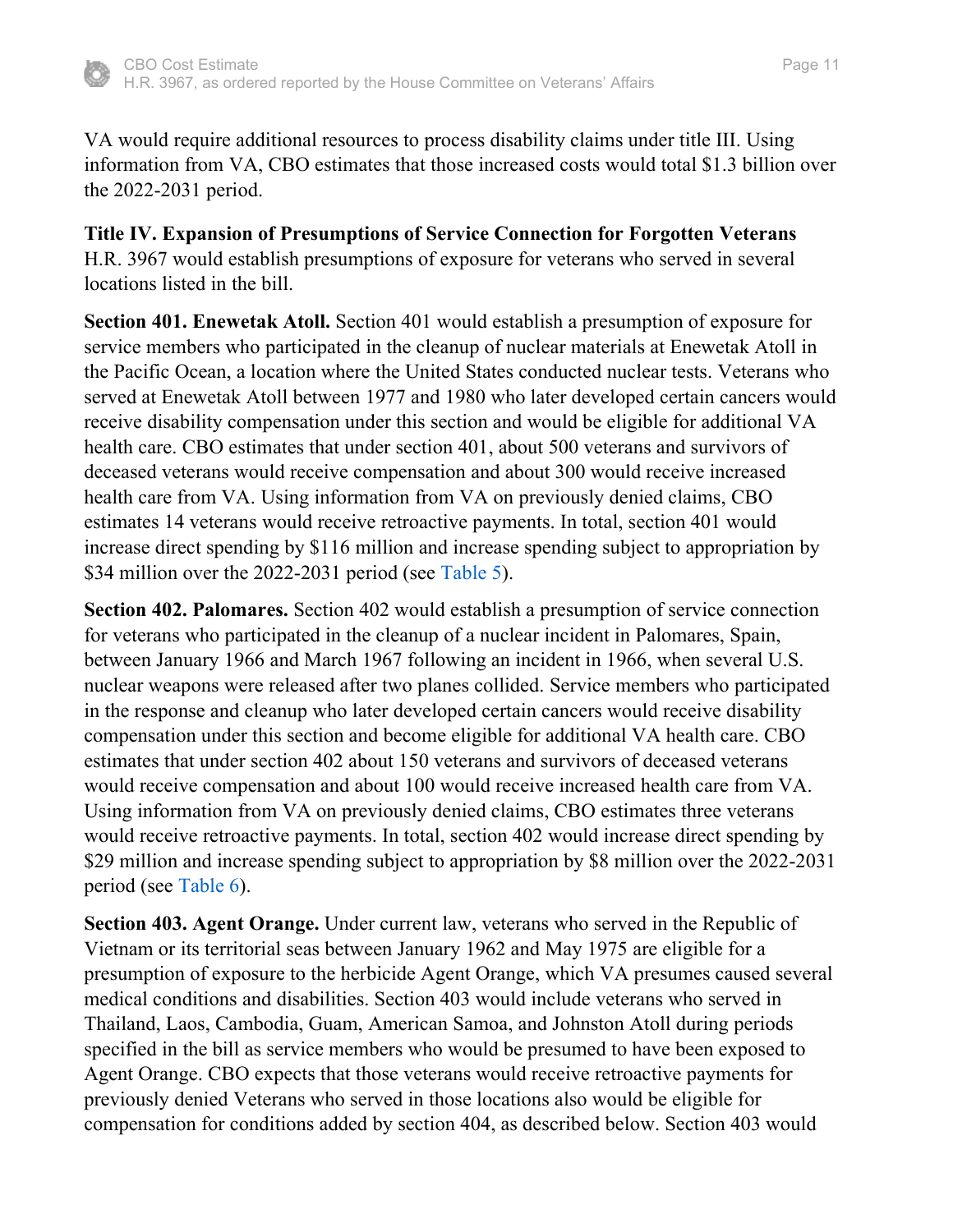

expand eligibility for certain veterans for increased VA health care, regardless of whether the veteran had a condition associated with exposure to Agent Orange. CBO estimates that under section 403, about 50,000 veterans and survivors of deceased veterans would receive compensation and about 20,000 would receive increased health care from VA. Of those beneficiaries, 18,000 veterans and 2,000 survivors would receive payments for previously denied claims. In total, section 403 would increase direct spending by \$6.9 billion and increase spending subject to appropriation by \$2.8 billion over the 2022-2031 period (see [Table 7\)](#page-22-0).

<span id="page-11-0"></span>**Section 404. Hypertension.** Section 404 would include exposure to Agent Orange as a presumptive cause of hypertension and of monoclonal gammopathy of an undetermined significance. Veterans who served in Vietnam or its territorial seas during the Vietnam War would be compensated if they have either condition. Using information from the Centers for Disease Control and Prevention concerning prevalence, CBO estimates that about 600,000 of the 1.6 million living veterans who served in Vietnam or its offshore waters who currently receive disability compensation have hypertension and would be eligible for increased compensation. However, CBO estimates that only about half of the veterans with hypertension would receive increased payments because not all diagnoses are considered severe enough to warrant additional compensation. Under section 404 those eligible beneficiaries would receive annual payments of \$8,300, on average, over the 2022-2031 period.

CBO also estimates that about 51,000 veterans would newly receive disability compensation in 2022 under section 404; by 2031, that number would reach 464,000 veterans. The payments would depend on the severity of the diagnosis, but on average would total \$2,500 per year. By 2031, an additional 26,000 survivors of disabled veterans would receive annual compensation of \$20,000, on average.

Veterans of the Vietnam War are eligible for retroactive payments for conditions that are later determined to be related to exposure to Agent Orange. Using information from VA on previous denials of disability claims related to hypertension among that group, CBO estimates that VA would provide retroactive payments averaging \$13,500 to about 229,000 veterans and would pay an average of \$100,000 to about 13,000 survivors of deceased veterans.

In total, CBO estimates, section 404 would increase direct spending by \$37.4 billion over the 2022-2031 period.

Some veterans who newly receive disability compensation also would receive more health care from VA. CBO estimates that about 21,000 additional veterans would newly enroll in the VA health care system in 2022, and by 2031, about 197,000 additional veterans would enroll as a result of new eligibility or assignment to a higher priority group for care. On average, those veterans would receive about \$11,000 in additional care each year. In 2022,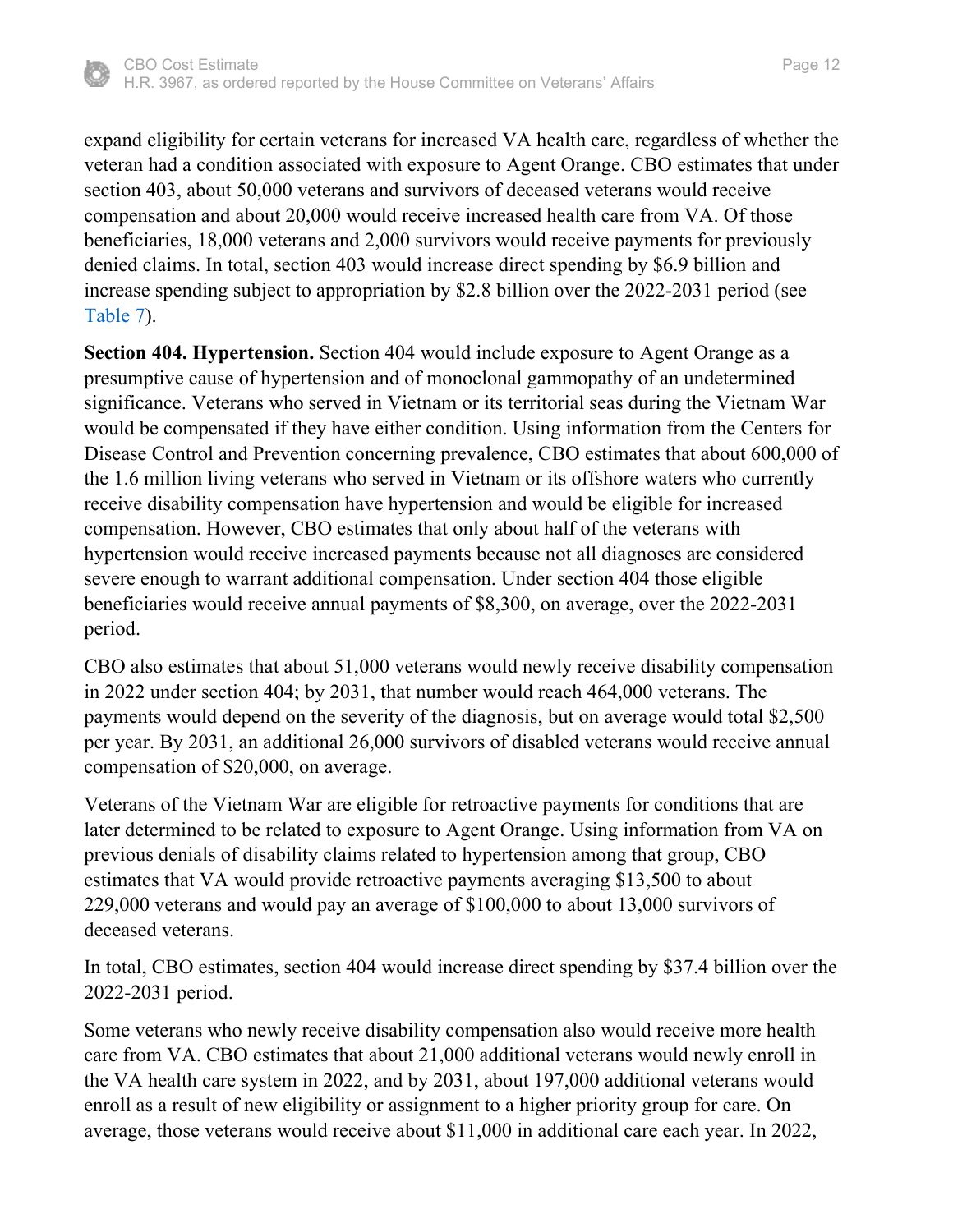

about 12,000 veterans who are enrolled or will enroll in the VA health care system under current law would be moved to a higher priority group. By 2031, that number would increase to 115,000 veterans. Those veterans would receive an average of \$2,300 in additional health care each year. CBO also estimates that by 2031, an additional 19,000 survivors of disabled veterans would use CHAMPVA benefits at an annual cost of \$5,000, on average.

After accounting for the gradual enrollment of new beneficiaries and additional health care costs for current beneficiaries, health care costs under section 404 would total \$18.4 billion over the 2022-2031 period. Processing disability claims would cost \$3.1 billion. In total, CBO estimates, section 404 would increase spending subject to appropriation by \$21.5 billion over the 2022-2031 period (see [Table 8\)](#page-23-0).

<span id="page-12-0"></span>**Section 405. Persian Gulf War Veterans.** Under current law, veterans who served in Southwest Asia are eligible for a presumption that certain conditions, including several infectious diseases, were caused by military service as long as their symptoms appear by December 31, 2026. Section 405 would eliminate that deadline. By doing so, the bill would increase the number of veterans receiving compensation, relative to current law. Further, under section 405, those conditions would be presumed to have been cause by military service for veterans who served in Afghanistan, Israel, Egypt, Turkey, Syria, and Jordan. CBO estimates that about 23,000 veterans and survivors of deceased veterans would receive compensation and about 9,000 would receive increased health care from VA. In total, section 405 would increase direct spending by about \$750 million and increase spending subject to appropriation by \$370 million over the 2022-2031 period (see [Table 9\)](#page-24-0).

<span id="page-12-1"></span>**Section 406. Burn Pits.** Under section 406, veterans who served in Afghanistan, Iraq, and other locations during designated periods would be presumed to have been exposed to toxic substances emitted from the open-air combustion of waste in burn pits. The section would require VA to provide compensation to veterans who have any of 24 listed conditions.

On August 2, 2021, VA issued a regulation specifying that it assumes that asthma, sinusitis, and rhinitis are connected to exposure to burn pits among that group of veterans. As a result, under current law, veterans who served in one of those places and develop one or more of those conditions within 10 years of completing service will be eligible for a presumption that a condition is service-connected. CBO anticipates that other veterans with those three conditions that manifest more than 10 years after discharge would receive compensation under section 406.

Development of any of the other 21 conditions listed in section 406 would be presumed to be service related for eligible veterans. CBO estimates that by 2031, about 192,000 veterans would receive a new rating under the bill. Those veterans would receive an average payment of \$15,500 per year. About 235,000 veterans wold receive additional compensation averaging \$14,000 per year, and 14,000 survivors of deceased veterans would receive compensation averaging \$20,000 per year. Using information from VA on the number of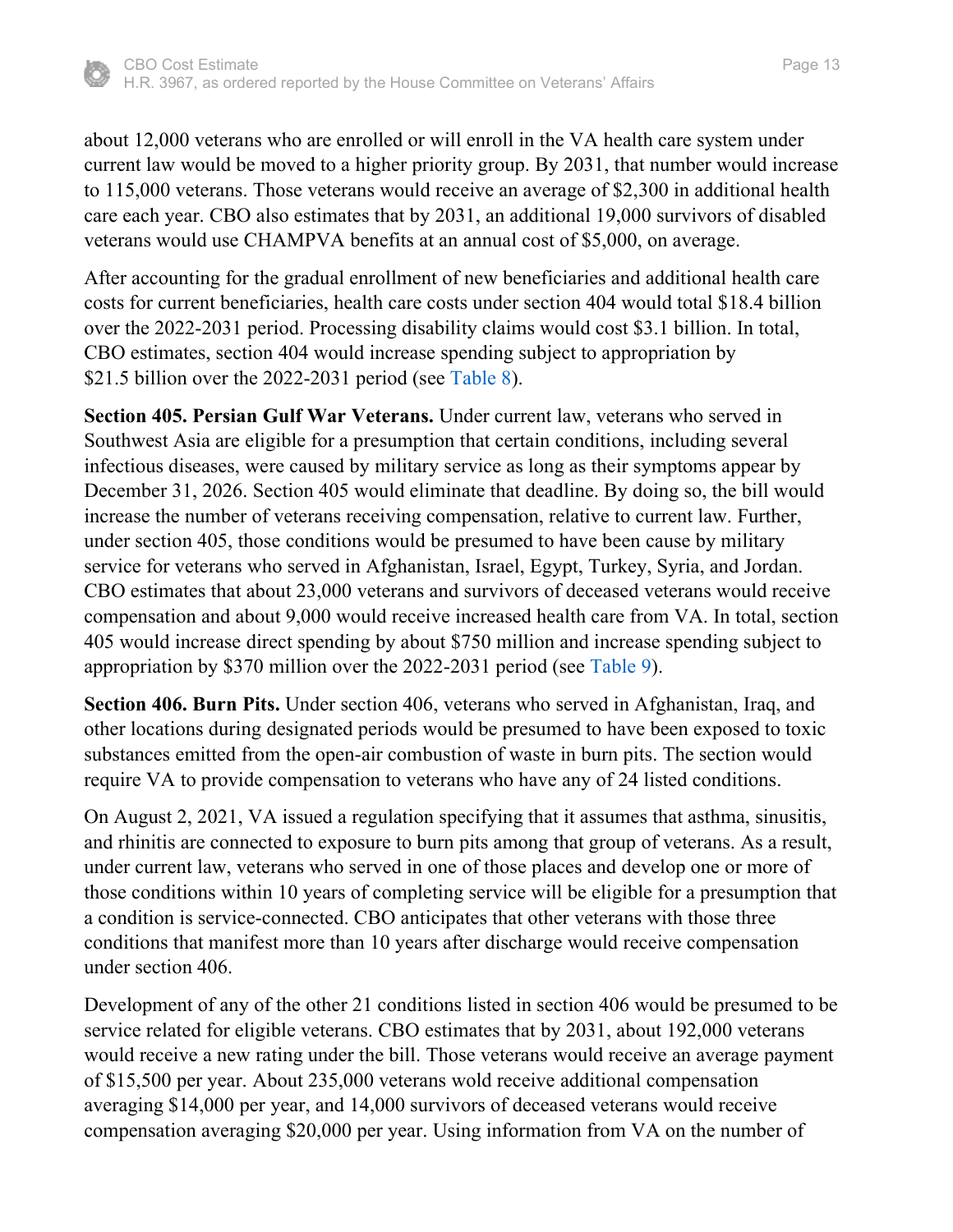

veterans who served in eligible locations and whose disability claims for conditions listed in section 406 have been previously denied, CBO estimates about 268,000 veterans and about 5,500 survivors would receive retroactive payments at an average of \$50,000 and \$160,000, respecively. CBO expects that those retoractive payments would be made over the 2022- 2024 period.

CBO estimates about 165,000 veterans and survivors of deceased veterans would receive increased health care from VA under section 406.

CBO also estimates that spending for other mandatory benefits such as education assistance and fee-exempt loan guarantees would increase. In total, section 406 would increase direct spending for compensation and other mandatory benefits by \$63.1 billion, of which \$15.7 billion would arise from the requirement to reevaluate previously denied claims. It also would increase spending subject to appropriation by \$18.8 billion over the 2022-2031 period (see [Table 10\)](#page-25-0).

### <span id="page-13-0"></span>**Uncertainty**

Mandatory spending under H.R. 3967 will depend on the number of veterans who receive new or increased disability compensation. CBO's estimate is highly contingent on VA's implementation of the bill, particularly the new processes specified in title II.

For this estimate, CBO anticipates that one new service-connected condition would be added each year. Under a similar process implemented under the Agent Orange Act, VA did not add a new condition every year, but in some years it added more than one. Title II concerns exposure to any substance that is deemed toxic, whereas the Agent Orange process considered exposure only to specific herbicides. If more or fewer conditions are established under the bill than CBO anticipates, the number of affected veterans could be higher or lower than estimated by CBO.

Additionally, this estimate is sensitive to the prevalence of conditions that are presumed to be caused by military service. If common conditions such as hypertension are added, costs could be higher than CBO estimates. Alternatively, if only rare conditions are added under H.R. 3967, costs could be lower.

The estimated costs of title III also are subject to considerable uncertainty, particularly regarding how VA would evaluate entries in the Individual Longitudinal Exposure Record when determining whether a disability is connected to military service. It is difficult to anticipate how much weight VA will give to such entries in adjudicating disability claims. CBO estimates that by 2031, the presumption that certain veterans were exposed to toxic substances would increase the number receiving disability compensation by about 6 percent and that about 4 percent of veterans who will receive compensation under current law will see an increase in compensation.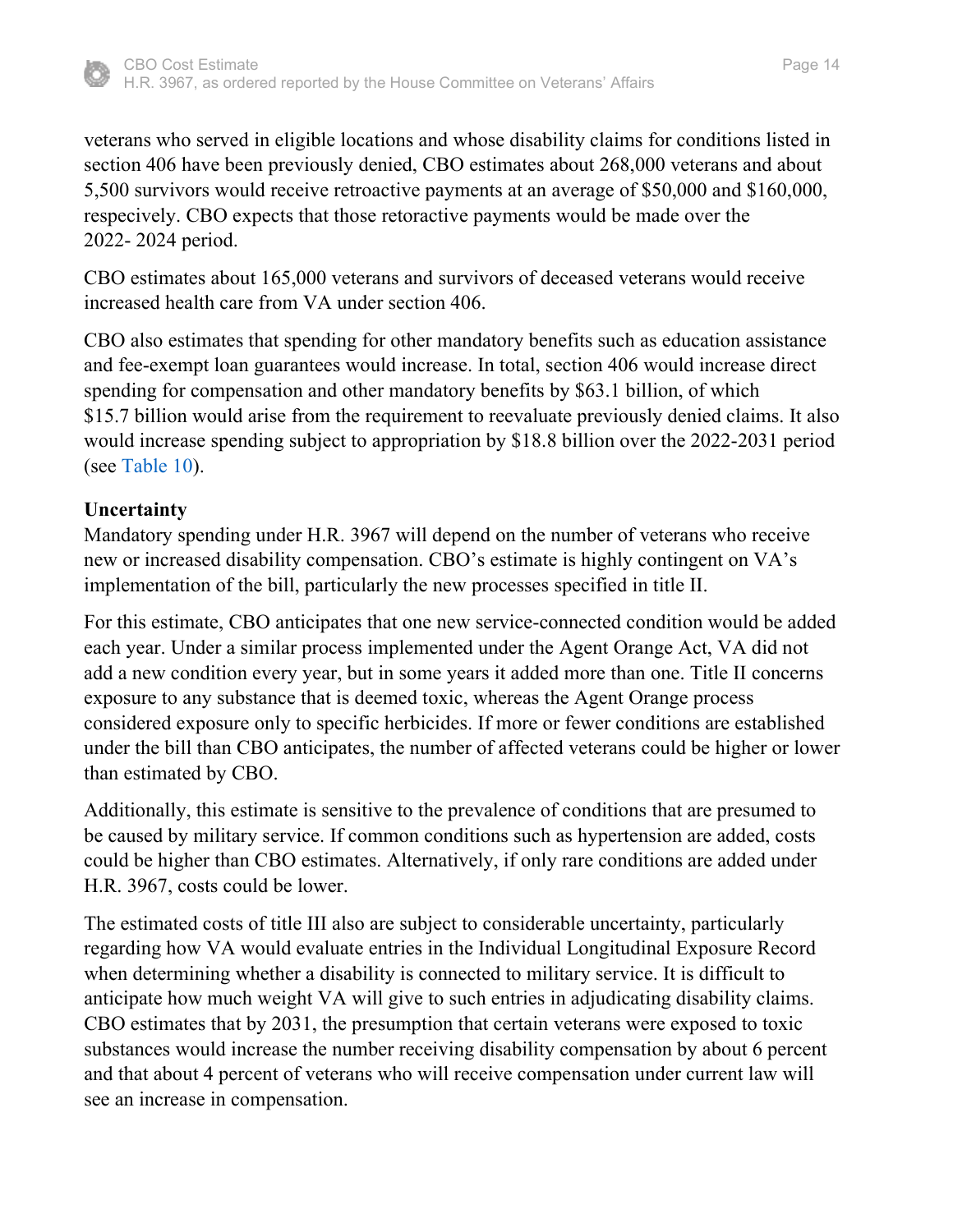

CBO estimates that under current law almost 40 percent of veterans will receive disability compensation; under the bill, that proportion would increase to roughly half of all veterans. If the number rose by more than CBO estimates (such that more than 50 percent of veterans have service-connected disabilities identified as a result of the bill), costs could be higher than CBO estimates. Alternatively, if fewer than 600,000 veterans—according to CBO's estimate—are affected under title III, costs would be lower.

The number of veterans and survivors who receive payments for previously denied claims is also subject to uncertainty. CBO used information on previously denied claims for disabilities connected to exposure to Agent Orange and to burn pits to estimate the number veterans who would receive retroactive payments for claims related to those exposures. CBO used similar rates and amounts to estimate the cost of of reevaluting claims that would arise under other sections of the bill. If those factors are higher or lower than those estimated here, costs would differ.

Other factors, such as the amount of compensation veterans receive, also could differ from the amounts CBO estimates. Changes in those inputs also would affect costs but to a much smaller degree than would differences in the size of the affected population.

The health care costs under H.R. 3967 would depend largely on the number of veterans who would be newly eligible and assigned to a higher priority group as a result of the bill's definition of *toxic exposure*. CBO estimates that under the bill roughly 7 million veterans could be newly eligible for VA health care or could be moved to a higher priority group. CBO also estimates that 50 percent of those veterans would meet one of the broad criteria for eligibility under title I such as having an entry in the Individual Longitudinal Exposure Record. If a smaller percentage of veterans became eligible, costs would be lower. Conversely, if the percentage was larger, costs would increase.

## **Previous CBO Estimate**

On October 26, 2021, CBO transmitted a [cost estimate for S. 3003,](https://www.cbo.gov/publication/57576) the Comprehensive and Overdue Support for Troops of War Act of 2021, as reported by the Senate Committee on Veterans' Affairs on October 19, 2021. CBO estimated that bill would increase direct spending by \$225 billion over the 2022-2031 period, and increase spending subject to appropriation by \$188 billion over the same period. Many provisions of that bill are similar or identical to provisions in H.R. 3967. However H.R. 3967 would require VA to reevaluate previously denied claims for compensation, which increases the costs for most sections of the bill compared to S. 3003. The estimated cost of title III in H.R. 3967 is lower than the cost of S. 3003 because the former bill does not require VA to give weight to lay statements about toxic exposure when evaluating disability claims. CBO also reduced discretionary costs for the estimate of title I in H.R. 3967 compared to S. 3003. CBO estimates that fewer veterans would become eligible for health care from VA under. H.R. 3967 because the bill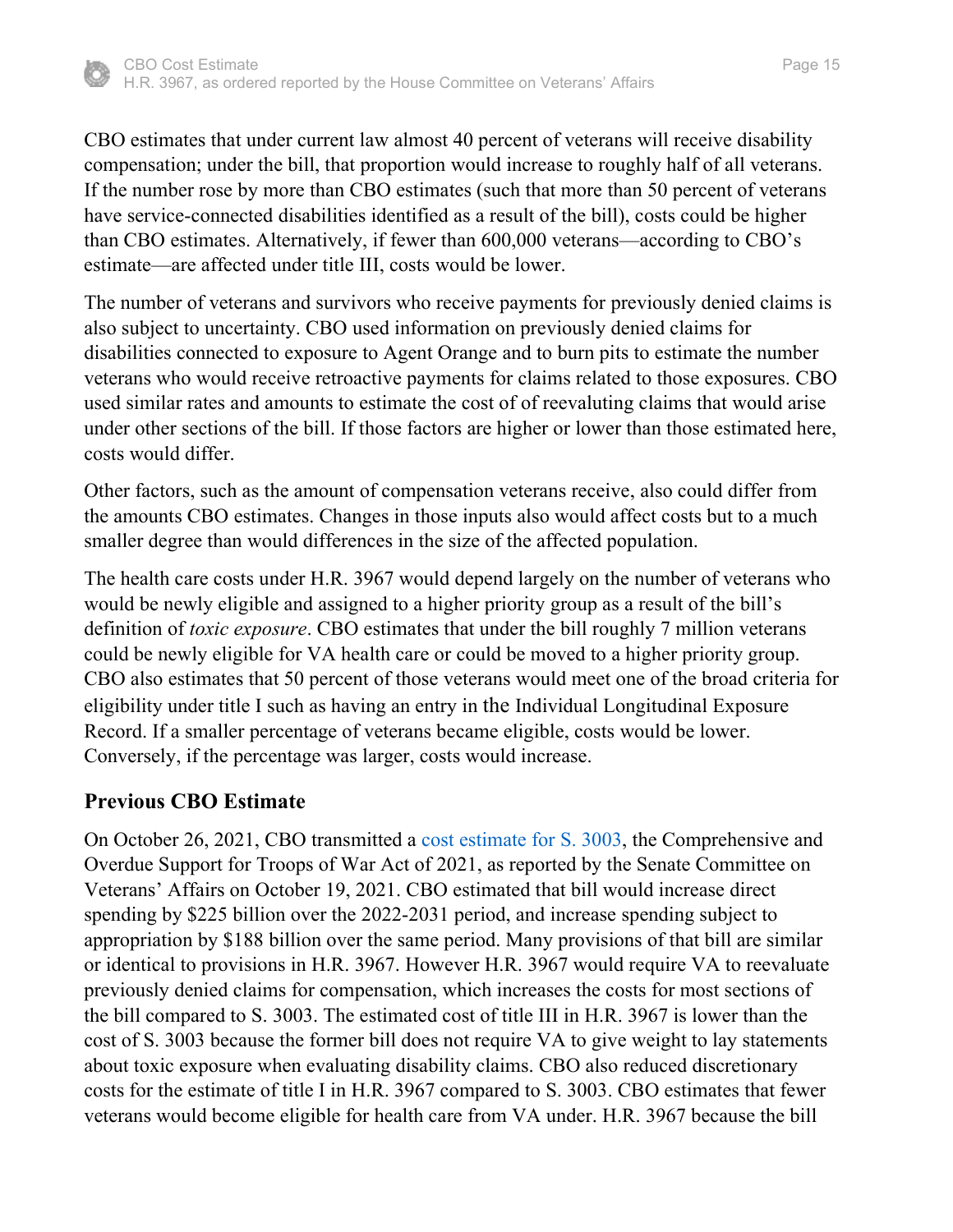

does not explicitly expand eligibility for health care benefits to veterans with exposure to open burn pits or to veterans who have been awarded certain service medals, whereas S. 3003 includes those additional provisions for eligibility.

After CBO completed its estimate of S. 3003, VA announced an extension of the period in which veterans who served in the Persian Gulf and have certain illnesses could apply for that presumption of service connection. The period was extended from December 31, 2021, to December 1, 2026. As a result of this rulemaking, CBO's estimate of Section 405 in S. 3003 would be reduced from a \$1 billion increase in direct spending and an increase of \$600 million in spending subject to appropriation, to an estimate of \$284 million and \$171 million, respectively.

# **Pay-As-You-Go Considerations**

The Statutory Pay-As-You-Go Act of 2010 establishes budget-reporting and enforcement procedures for legislation affecting direct spending or revenues. The net changes in outlays that are subject to those pay-as-you-go procedures are shown in the direct spending section of [Table 1.](#page-16-0)

# **Increase in Long-Term Deficits**:

CBO estimates that enacting the COST of War Act would increase on-budget deficits by more than \$5 billion in each of the four consecutive 10-year periods beginning in 2032.

# **Mandates:** None.

# **Estimate Prepared By**

Logan Smith (disability compensation) Etaf Khan (Veterans Administration health care) Paul B.A. Holland (other mandatory benefits)

# **Estimate Reviewed By**

David Newman Chief, Defense, International Affairs, and Veterans' Affairs Cost Estimates Unit

Leo Lex Deputy Director of Budget Analysis

Theresa Gullo Director of Budget Analysis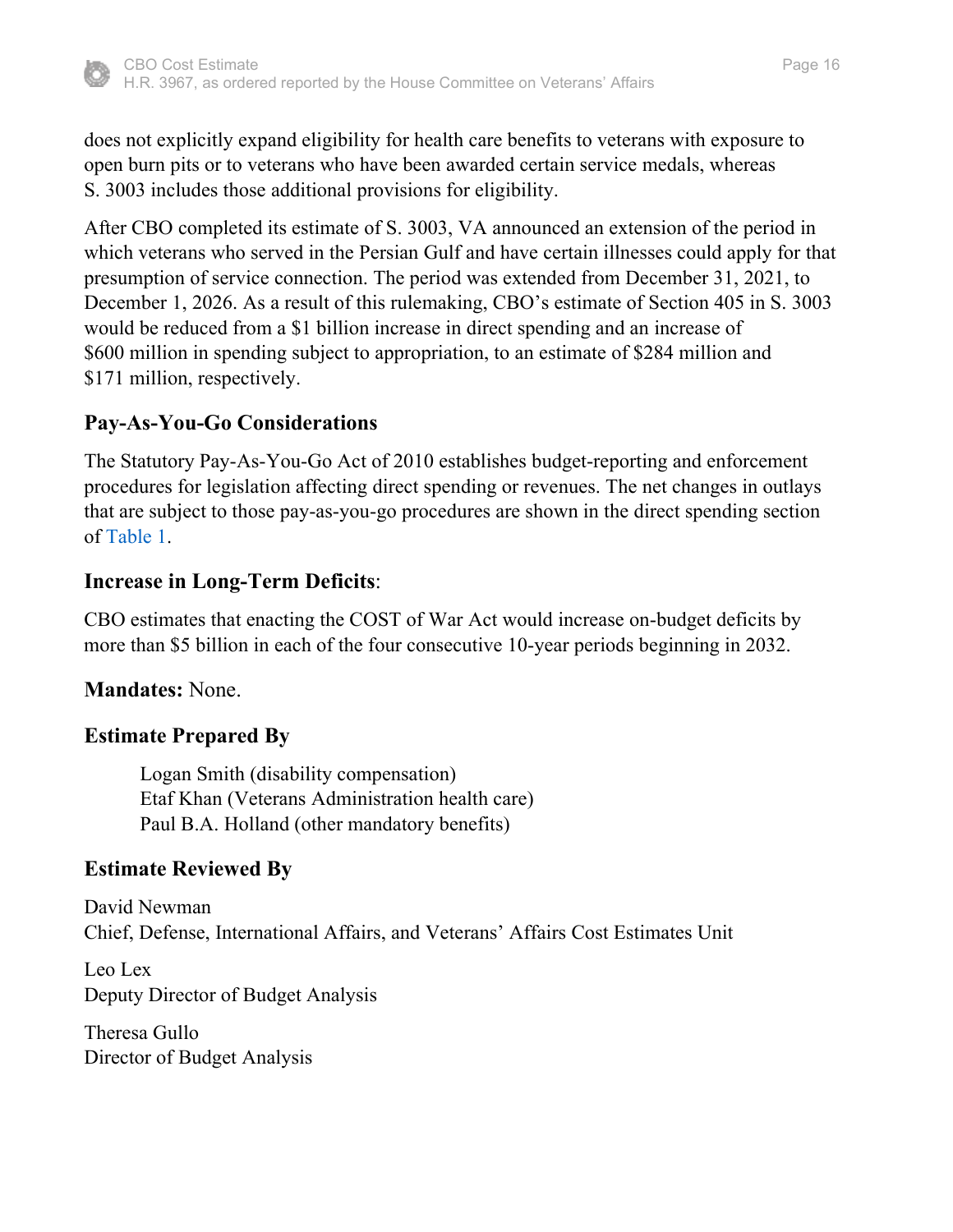<span id="page-16-0"></span>

| Table 1.<br><b>Estimated Budgetary Effects of H.R. 3967, Honoring our PACT Act of 2021</b> |         |         |      |       |                                                      |       |       |       |       |       |               |               |
|--------------------------------------------------------------------------------------------|---------|---------|------|-------|------------------------------------------------------|-------|-------|-------|-------|-------|---------------|---------------|
|                                                                                            |         |         |      |       | By Fiscal Year, Billions of Dollars                  |       |       |       |       |       |               |               |
|                                                                                            | 2022    | 2023    | 2024 | 2025  | 2026                                                 | 2027  | 2028  | 2029  | 2030  | 2031  | 2022-<br>2026 | 2022-<br>2031 |
|                                                                                            |         |         |      |       |                                                      |       |       |       |       |       |               |               |
|                                                                                            |         |         |      |       | Increases in Direct Spending Outlays <sup>a</sup>    |       |       |       |       |       |               |               |
| Compensation                                                                               | 10.1    | 14.1    | 19.6 | 17.3  | 23.2                                                 | 27.1  | 32.6  | 38.8  | 45.3  | 51.5  | 84.4          | 279.6         |
| Other Mandatory<br>Benefits                                                                | $\star$ | $\star$ | 0.1  | 0.2   | 0.2                                                  | 0.2   | 0.3   | 0.2   | 0.3   | 0.3   | 0.6           | 1.8           |
| <b>Total Direct Spending</b>                                                               | 10.1    | 14.2    | 19.7 | 17.5  | 23.4                                                 | 27.3  | 32.8  | 39.0  | 45.6  | 51.8  | 84.9          | 281.5         |
|                                                                                            |         |         |      |       | Increases in Spending Subject to Appropriation       |       |       |       |       |       |               |               |
| <b>Health Care</b>                                                                         |         |         |      |       |                                                      |       |       |       |       |       |               |               |
| Estimated                                                                                  |         |         |      |       |                                                      |       |       |       |       |       |               |               |
| Authorization                                                                              | 0.8     | 3.2     | 6.5  | 10.2  | 14.2                                                 | 15.9  | 17.9  | 20.7  | 23.9  | 27.5  | 34.9          | 140.7         |
| <b>Estimated Outlays</b>                                                                   | 0.7     | 2.9     | 6.1  | 9.7   | 13.5                                                 | 15.4  | 17.5  | 20.1  | 23.3  | 26.8  | 32.9          | 136.1         |
| <b>Operating Costs</b><br>Estimated                                                        |         |         |      |       |                                                      |       |       |       |       |       |               |               |
| Authorization                                                                              | 1.1     | 1.4     | 1.4  | .8    | 1.0                                                  | 1.0   | 1.0   | 1.1   | 1.1   | 1.1   | 5.7           | 11.0          |
| <b>Estimated Outlays</b>                                                                   | .9      | 1.3     | 1.4  | .9    | 1.0                                                  | 1.0   | 1.0   | 1.1   | 1.1   | 1.1   | 5.5           | 10.8          |
| <b>Total Discretionary</b><br>Spending<br>Estimated                                        |         |         |      |       |                                                      |       |       |       |       |       |               |               |
| Authorization                                                                              | 1.9     | 4.6     | 8.0  | 11.0  | 15.2                                                 | 16.8  | 18.9  | 21.7  | 25.0  | 28.6  | 40.6          | 151.6         |
| <b>Estimated Outlays</b>                                                                   | 1.6     | 4.2     | 7.5  | 10.6  | 14.5                                                 | 16.4  | 18.5  | 21.2  | 24.4  | 27.9  | 38.4          | 146.8         |
| Memorandum                                                                                 |         |         |      |       |                                                      |       |       |       |       |       |               |               |
|                                                                                            |         |         |      |       | <b>Cumulative Beneficiaries, Thousands of People</b> |       |       |       |       |       |               |               |
| Disability<br>Compensation <sup>b</sup>                                                    |         |         |      |       |                                                      |       |       |       |       |       |               |               |
| <b>New Ratings</b>                                                                         | 100     | 334     | 587  | 774   | 977                                                  | 1,182 | 1,373 | 1,585 | 1,785 | 1,965 | n.a.          | n.a.          |
| Increased Ratings<br>Survivors of                                                          | 200     | 374     | 555  | 645   | 789                                                  | 940   | 1,095 | 1,264 | 1,443 | 1,608 | n.a.          | n.a.          |
| <b>Deceased Veterans</b>                                                                   | 17      | 22      | 32   | 42    | 53                                                   | 62    | 73    | 84    | 97    | 110   | n.a.          | n.a.          |
| Health Care                                                                                |         |         |      |       |                                                      |       |       |       |       |       |               |               |
| <b>New Enrollees</b>                                                                       | 118     | 478     | 844  | 1,133 | 1,371                                                | 1,357 | 1,342 | 1,329 | 1,315 | 1,297 | n.a.          | n.a.          |
| <b>Current Enrollees</b><br>Survivors of                                                   | 861     | 833     | 806  | 778   | 752                                                  | 726   | 701   | 676   | 652   | 628   | n.a.          | n.a.          |

Components may not sum to totals because of rounding; n.a. = not applicable; \* = between zero and \$50 million.

a. Budget authority equals outlays.

b. The total number of affected veterans is smaller than the sum of veterans receiving new disability ratings and those receiving increased disability ratings.

Deceased Veterans 12 16 23 30 37 45 52 61 70 79 n.a. n.a.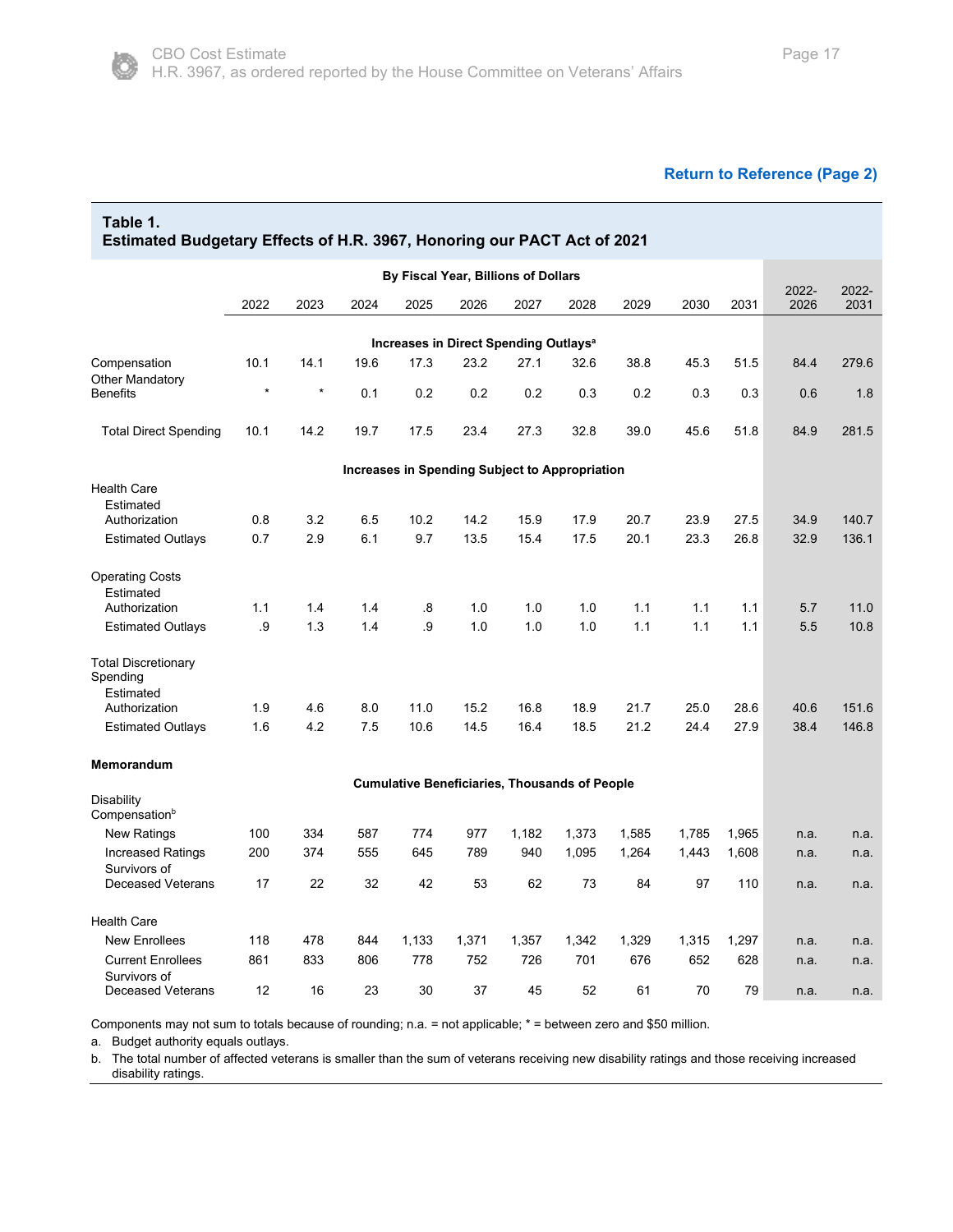### **[Return to Reference \(Page 7\)](#page-6-0)**

<span id="page-17-0"></span>

| Table 2.<br>Title I, Expansion of Health Care for Toxic Exposure Veterans |      |      |      |      |                                     |      |                                                      |      |      |      |               |                  |
|---------------------------------------------------------------------------|------|------|------|------|-------------------------------------|------|------------------------------------------------------|------|------|------|---------------|------------------|
|                                                                           |      |      |      |      | By Fiscal Year, Billions of Dollars |      |                                                      |      |      |      |               |                  |
|                                                                           | 2022 | 2023 | 2024 | 2025 | 2026                                | 2027 | 2028                                                 | 2029 | 2030 | 2031 | 2022-<br>2026 | $2022 -$<br>2031 |
|                                                                           |      |      |      |      |                                     |      | Increases in Spending Subject to Appropriation       |      |      |      |               |                  |
| <b>Health Care</b>                                                        |      |      |      |      |                                     |      |                                                      |      |      |      |               |                  |
| Estimated                                                                 |      |      |      |      |                                     |      |                                                      |      |      |      |               |                  |
| Authorization                                                             | 0.6  | 2.4  | 4.2  | 5.8  | 7.0                                 | 6.3  | 5.5                                                  | 4.5  | 3.5  | 2.5  | 19.9          | 42.1             |
| <b>Estimated Outlays</b>                                                  | 0.5  | 2.1  | 3.9  | 5.5  | 6.8                                 | 6.3  | 5.5                                                  | 4.6  | 3.6  | 2.6  | 18.8          | 41.4             |
| Memorandum                                                                |      |      |      |      |                                     |      |                                                      |      |      |      |               |                  |
|                                                                           |      |      |      |      |                                     |      | <b>Cumulative Beneficiaries, Thousands of People</b> |      |      |      |               |                  |
| <b>Health Care</b>                                                        |      |      |      |      |                                     |      |                                                      |      |      |      |               |                  |
| New Enrollee                                                              | 69   | 319  | 566  | 764  | 896                                 | 771  | 647                                                  | 513  | 383  | 260  | n.a.          | n.a.             |
| <b>Current Enrollee</b>                                                   | 837  | 751  | 661  | 587  | 510                                 | 433  | 360                                                  | 282  | 209  | 140  | n.a.          | n.a.             |
|                                                                           |      |      |      |      |                                     |      |                                                      |      |      |      |               |                  |

Components may not sum to totals because of rounding; n.a. = not applicable; \* = between zero and \$50 million.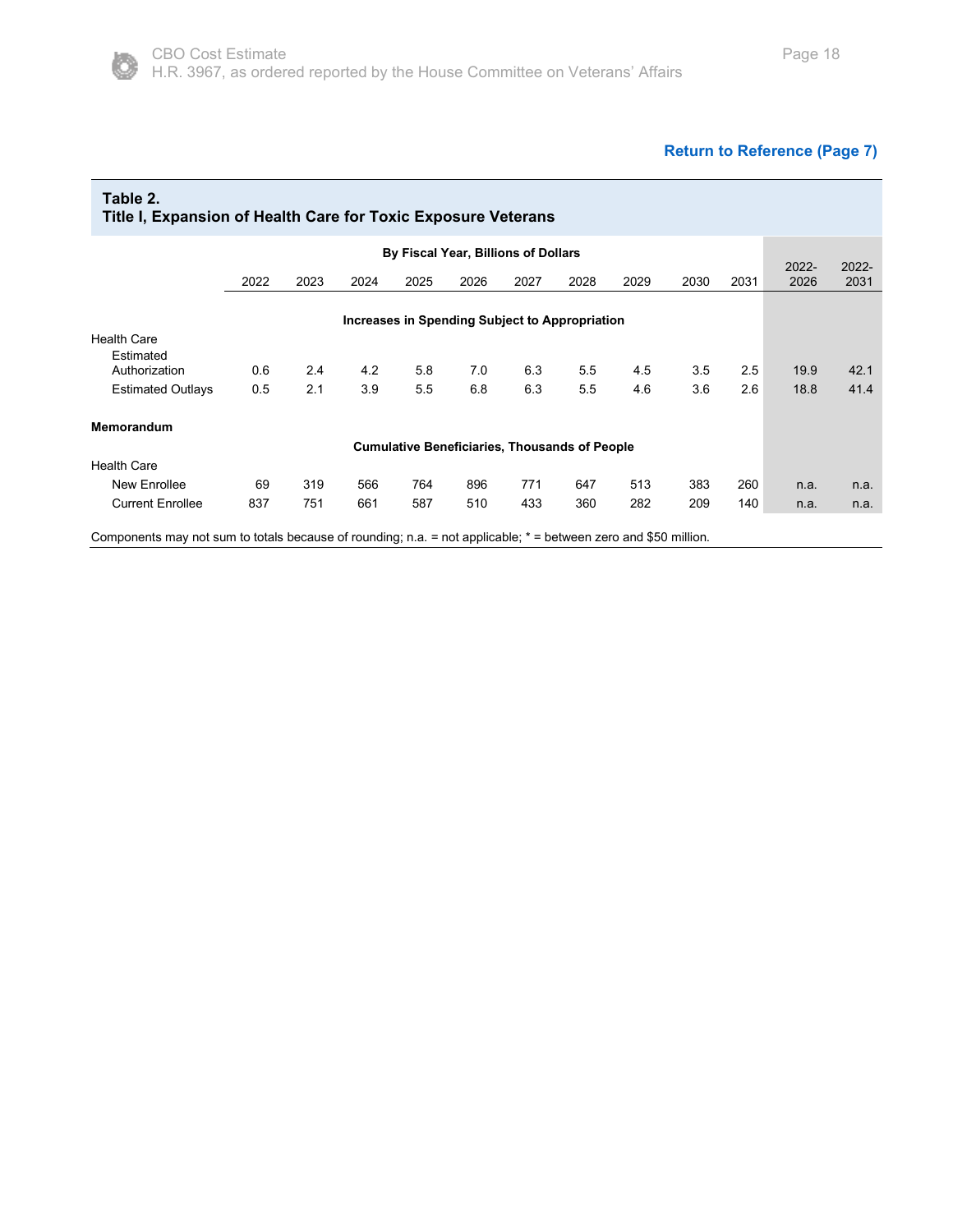#### **[Return to Reference \(Page 8\)](#page-7-0)**

<span id="page-18-0"></span>

| Table 3.<br><b>Title II, Toxic Exposure Presumption Process</b> |           |         |         |         |                                                      |      |      |      |      |      |               |               |
|-----------------------------------------------------------------|-----------|---------|---------|---------|------------------------------------------------------|------|------|------|------|------|---------------|---------------|
|                                                                 |           |         |         |         | By Fiscal Year, Billions of Dollars                  |      |      |      |      |      |               |               |
|                                                                 | 2022      | 2023    | 2024    | 2025    | 2026                                                 | 2027 | 2028 | 2029 | 2030 | 2031 | 2022-<br>2026 | 2022-<br>2031 |
|                                                                 |           |         |         |         |                                                      |      |      |      |      |      |               |               |
|                                                                 |           |         |         |         | Increases in Direct Spending Outlays <sup>a</sup>    |      |      |      |      |      |               |               |
| Compensation<br><b>Other Mandatory</b>                          | 0         | 0       | 2.3     | 5.5     | 10.0                                                 | 13.5 | 17.4 | 21.5 | 25.8 | 30.2 | 17.8          | 126.2         |
| <b>Benefits</b>                                                 | 0         | 0       | $\star$ | $\star$ | $\star$                                              | 0.1  | 0.1  | 0.1  | 0.2  | 0.2  | 0.1           | 0.7           |
| Total                                                           |           |         |         |         |                                                      |      |      |      |      |      |               |               |
| <b>Direct Spending</b>                                          | 0         | 0       | 2.3     | 5.5     | 10.0                                                 | 13.6 | 17.5 | 21.7 | 26.0 | 30.3 | 17.9          | 126.9         |
|                                                                 |           |         |         |         | Increases in Spending Subject to Appropriation       |      |      |      |      |      |               |               |
| <b>Health Care</b>                                              |           |         |         |         |                                                      |      |      |      |      |      |               |               |
| Estimated<br>Authorization                                      | 0         | 0       | 0.1     | 0.4     | 1.0                                                  | 2.3  | 4.2  | 6.7  | 9.6  | 12.8 | 1.5           | 37.2          |
| <b>Estimated Outlays</b>                                        | 0         | 0       | 0.1     | 0.3     | 1.0                                                  | 2.2  | 4.0  | 6.4  | 9.2  | 12.3 | 1.3           | 35.4          |
|                                                                 |           |         |         |         |                                                      |      |      |      |      |      |               |               |
| <b>Operating Costs</b><br>Estimated                             |           |         |         |         |                                                      |      |      |      |      |      |               |               |
| Authorization                                                   |           | $^\ast$ | 0.2     | 0.4     | 0.6                                                  | 0.7  | 0.7  | 0.7  | 0.8  | 0.8  | 1.2           | 4.8           |
| <b>Estimated Outlays</b>                                        |           | $\star$ | 0.1     | 0.3     | 0.6                                                  | 0.6  | 0.7  | 0.7  | 0.8  | 0.8  | 1.0           | 4.7           |
| <b>Total Discretionary</b><br>Spending                          |           |         |         |         |                                                      |      |      |      |      |      |               |               |
| Estimated                                                       |           |         |         |         |                                                      |      |      |      |      |      |               |               |
| Authorization                                                   |           |         | 0.2     | 0.7     | 1.7                                                  | 3.0  | 5.0  | 7.5  | 10.4 | 13.6 | 2.6           | 42.0          |
| <b>Estimated Outlays</b>                                        |           |         | 0.2     | 0.7     | 1.5                                                  | 2.8  | 4.7  | 7.1  | 9.9  | 13.1 | 2.4           | 40.0          |
| Memorandum                                                      |           |         |         |         |                                                      |      |      |      |      |      |               |               |
| Disability                                                      |           |         |         |         | <b>Cumulative Beneficiaries, Thousands of People</b> |      |      |      |      |      |               |               |
| Compensation <sup>b</sup>                                       |           |         |         |         |                                                      |      |      |      |      |      |               |               |
| <b>New Ratings</b>                                              | 0         | 0       | 17      | 76      | 184                                                  | 323  | 474  | 629  | 779  | 925  | n.a.          | n.a.          |
| <b>Increased Ratings</b>                                        | 0         | 0       | 32      | 98      | 210                                                  | 326  | 444  | 564  | 686  | 810  | n.a.          | n.a.          |
| Survivors of                                                    |           |         |         |         |                                                      |      |      |      |      |      |               |               |
| Deceased<br>Veterans                                            | 0         | 0       | 5       | 11      | 17                                                   | 23   | 29   | 36   | 43   | 50   | n.a.          | n.a.          |
|                                                                 |           |         |         |         |                                                      |      |      |      |      |      |               |               |
| <b>Health Care</b>                                              |           |         |         |         |                                                      |      |      |      |      |      |               |               |
| <b>New Enrollees</b>                                            | $\pmb{0}$ | 0       | 9       | 41      | 101                                                  | 177  | 262  | 349  | 434  | 517  | n.a.          | n.a.          |
| <b>Current Enrollees</b><br>Survivors of<br>Deceased            | 0         | 0       | 4       | 19      | 46                                                   | 80   | 118  | 156  | 194  | 230  | n.a.          | n.a.          |
| Veterans                                                        | 0         | 0       | 4       | $\bf 8$ | 12                                                   | 16   | 21   | 26   | 31   | 36   | n.a.          | n.a.          |

Components may not sum to totals because of rounding; n.a. = not applicable; \* = between zero and \$50 million.

a. Budget authority equals outlays.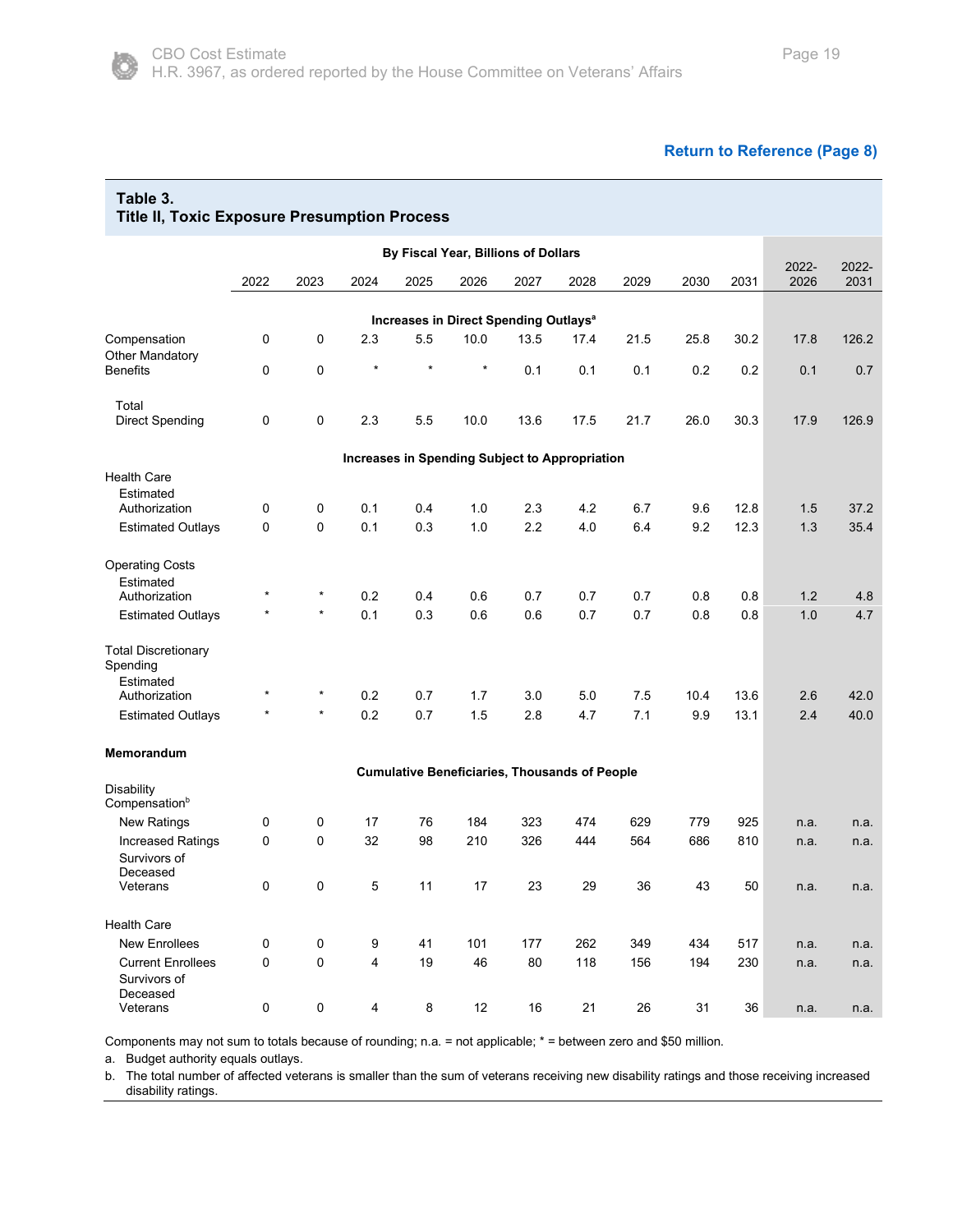

#### **[Return to Reference \(Page 9\)](#page-8-0)**

<span id="page-19-0"></span>**Table 4.** 

| By Fiscal Year, Billions of Dollars<br>2022-<br>2022<br>2023<br>2024<br>2025<br>2026<br>2027<br>2028<br>2029<br>2030<br>2031<br>2026<br>Increases in Direct Spending Outlays <sup>a</sup><br>2.0<br>2.8<br>3.5<br>4.3<br>Compensation<br>0.8<br>4.0<br>5.0<br>6.4<br>7.9<br>9.0<br>13.4<br><b>Other Mandatory</b><br>$\star$<br>$\star$<br>$^{\star}$<br><b>Benefits</b><br>0.1<br>0.1<br>0.1<br>0.1<br>0.1<br>0.1<br>0.1<br>0.2<br>Total<br>5.1<br>Direct Spending<br>0.8<br>2.0<br>2.8<br>3.5<br>4.1<br>6.5<br>8.0<br>9.1<br>13.6<br>4.4 |               |  |  |  |  |  |  |  |  |  |  |  | Title III, Improving the Establishment of Service Connection Process for Toxic Exposed Veterans |  |  |
|--------------------------------------------------------------------------------------------------------------------------------------------------------------------------------------------------------------------------------------------------------------------------------------------------------------------------------------------------------------------------------------------------------------------------------------------------------------------------------------------------------------------------------------------|---------------|--|--|--|--|--|--|--|--|--|--|--|-------------------------------------------------------------------------------------------------|--|--|
|                                                                                                                                                                                                                                                                                                                                                                                                                                                                                                                                            |               |  |  |  |  |  |  |  |  |  |  |  |                                                                                                 |  |  |
|                                                                                                                                                                                                                                                                                                                                                                                                                                                                                                                                            | 2022-<br>2031 |  |  |  |  |  |  |  |  |  |  |  |                                                                                                 |  |  |
|                                                                                                                                                                                                                                                                                                                                                                                                                                                                                                                                            |               |  |  |  |  |  |  |  |  |  |  |  |                                                                                                 |  |  |
|                                                                                                                                                                                                                                                                                                                                                                                                                                                                                                                                            | 45.7          |  |  |  |  |  |  |  |  |  |  |  |                                                                                                 |  |  |
|                                                                                                                                                                                                                                                                                                                                                                                                                                                                                                                                            |               |  |  |  |  |  |  |  |  |  |  |  |                                                                                                 |  |  |
|                                                                                                                                                                                                                                                                                                                                                                                                                                                                                                                                            | 0.6           |  |  |  |  |  |  |  |  |  |  |  |                                                                                                 |  |  |
|                                                                                                                                                                                                                                                                                                                                                                                                                                                                                                                                            |               |  |  |  |  |  |  |  |  |  |  |  |                                                                                                 |  |  |
|                                                                                                                                                                                                                                                                                                                                                                                                                                                                                                                                            | 46.3          |  |  |  |  |  |  |  |  |  |  |  |                                                                                                 |  |  |
| <b>Increases in Spending Subject to Appropriation</b>                                                                                                                                                                                                                                                                                                                                                                                                                                                                                      |               |  |  |  |  |  |  |  |  |  |  |  |                                                                                                 |  |  |
| <b>Health Care</b>                                                                                                                                                                                                                                                                                                                                                                                                                                                                                                                         |               |  |  |  |  |  |  |  |  |  |  |  |                                                                                                 |  |  |
| Estimated<br>0.1<br>0.2<br>1.0<br>1.5<br>2.7<br>3.5<br>4.4<br>5.4<br>3.4<br>Authorization<br>0.6<br>2.1                                                                                                                                                                                                                                                                                                                                                                                                                                    | 21.5          |  |  |  |  |  |  |  |  |  |  |  |                                                                                                 |  |  |
| <b>Estimated Outlays</b><br>0.1<br>0.2<br>0.5<br>0.9<br>1.5<br>2.0<br>2.6<br>3.4<br>4.3<br>5.2<br>3.2                                                                                                                                                                                                                                                                                                                                                                                                                                      | 20.6          |  |  |  |  |  |  |  |  |  |  |  |                                                                                                 |  |  |
|                                                                                                                                                                                                                                                                                                                                                                                                                                                                                                                                            |               |  |  |  |  |  |  |  |  |  |  |  |                                                                                                 |  |  |
| <b>Operating Costs</b>                                                                                                                                                                                                                                                                                                                                                                                                                                                                                                                     |               |  |  |  |  |  |  |  |  |  |  |  |                                                                                                 |  |  |
| Estimated                                                                                                                                                                                                                                                                                                                                                                                                                                                                                                                                  |               |  |  |  |  |  |  |  |  |  |  |  |                                                                                                 |  |  |
| 0.1<br>0.1<br>0.1<br>0.1<br>0.2<br>0.1<br>0.1<br>0.2<br>0.2<br>0.1<br>0.6<br>Authorization<br>$\star$<br>0.1<br>0.2<br>0.2<br>0.1<br>0.1<br>0.1<br>0.1<br>0.1<br>0.1<br>0.5<br><b>Estimated Outlays</b>                                                                                                                                                                                                                                                                                                                                    | 1.3<br>1.3    |  |  |  |  |  |  |  |  |  |  |  |                                                                                                 |  |  |
|                                                                                                                                                                                                                                                                                                                                                                                                                                                                                                                                            |               |  |  |  |  |  |  |  |  |  |  |  |                                                                                                 |  |  |
| <b>Total Discretionary</b><br>Spending<br>Estimated                                                                                                                                                                                                                                                                                                                                                                                                                                                                                        |               |  |  |  |  |  |  |  |  |  |  |  |                                                                                                 |  |  |
| 0.1<br>0.4<br>0.7<br>1.1<br>1.7<br>2.2<br>2.8<br>3.7<br>4.6<br>5.5<br>4.0<br>Authorization                                                                                                                                                                                                                                                                                                                                                                                                                                                 | 22.8          |  |  |  |  |  |  |  |  |  |  |  |                                                                                                 |  |  |
| 0.1<br>0.3<br>0.7<br>1.1<br>1.6<br>2.1<br>2.7<br>3.5<br>4.4<br>5.4<br>3.7<br><b>Estimated Outlays</b>                                                                                                                                                                                                                                                                                                                                                                                                                                      | 21.9          |  |  |  |  |  |  |  |  |  |  |  |                                                                                                 |  |  |
| <b>Memorandum</b>                                                                                                                                                                                                                                                                                                                                                                                                                                                                                                                          |               |  |  |  |  |  |  |  |  |  |  |  |                                                                                                 |  |  |
| <b>Cumulative Beneficiaries, Thousands of People</b>                                                                                                                                                                                                                                                                                                                                                                                                                                                                                       |               |  |  |  |  |  |  |  |  |  |  |  |                                                                                                 |  |  |
| Disability<br>Compensation <sup>b</sup>                                                                                                                                                                                                                                                                                                                                                                                                                                                                                                    |               |  |  |  |  |  |  |  |  |  |  |  |                                                                                                 |  |  |
| 220<br>273<br>352<br><b>New Ratings</b><br>19<br>57<br>96<br>112<br>149<br>185<br>319<br>n.a.                                                                                                                                                                                                                                                                                                                                                                                                                                              | n.a.          |  |  |  |  |  |  |  |  |  |  |  |                                                                                                 |  |  |
| <b>Increased Ratings</b><br>8<br>26<br>45<br>60<br>84<br>108<br>135<br>174<br>222<br>255<br>n.a.<br>Survivors of                                                                                                                                                                                                                                                                                                                                                                                                                           | n.a.          |  |  |  |  |  |  |  |  |  |  |  |                                                                                                 |  |  |
| Deceased<br>$\mathbf{1}$<br>2<br>$\overline{4}$<br>6<br>8<br>9<br>11<br>12<br>14<br>Veterans<br>16<br>n.a.                                                                                                                                                                                                                                                                                                                                                                                                                                 | n.a.          |  |  |  |  |  |  |  |  |  |  |  |                                                                                                 |  |  |
| <b>Health Care</b>                                                                                                                                                                                                                                                                                                                                                                                                                                                                                                                         |               |  |  |  |  |  |  |  |  |  |  |  |                                                                                                 |  |  |
| 121<br><b>New Enrollees</b><br>10<br>31<br>53<br>61<br>81<br>101<br>151<br>178<br>197<br>n.a.                                                                                                                                                                                                                                                                                                                                                                                                                                              | n.a.          |  |  |  |  |  |  |  |  |  |  |  |                                                                                                 |  |  |
| 5<br>37<br><b>Current Enrollees</b><br>14<br>24<br>28<br>46<br>55<br>68<br>79<br>87<br>n.a.<br>Survivors of                                                                                                                                                                                                                                                                                                                                                                                                                                | n.a.          |  |  |  |  |  |  |  |  |  |  |  |                                                                                                 |  |  |
| $***$<br>$\overline{2}$<br>3<br>4<br>6<br>7<br>8<br>9<br>10<br>12<br>Veterans<br>n.a.                                                                                                                                                                                                                                                                                                                                                                                                                                                      |               |  |  |  |  |  |  |  |  |  |  |  | Deceased                                                                                        |  |  |

Components may not sum to totals because of rounding; n.a. = not applicable; \* = between zero and \$50 million; \*\* = fewer than 500 beneficiaries.

a. Budget authority equals outlays.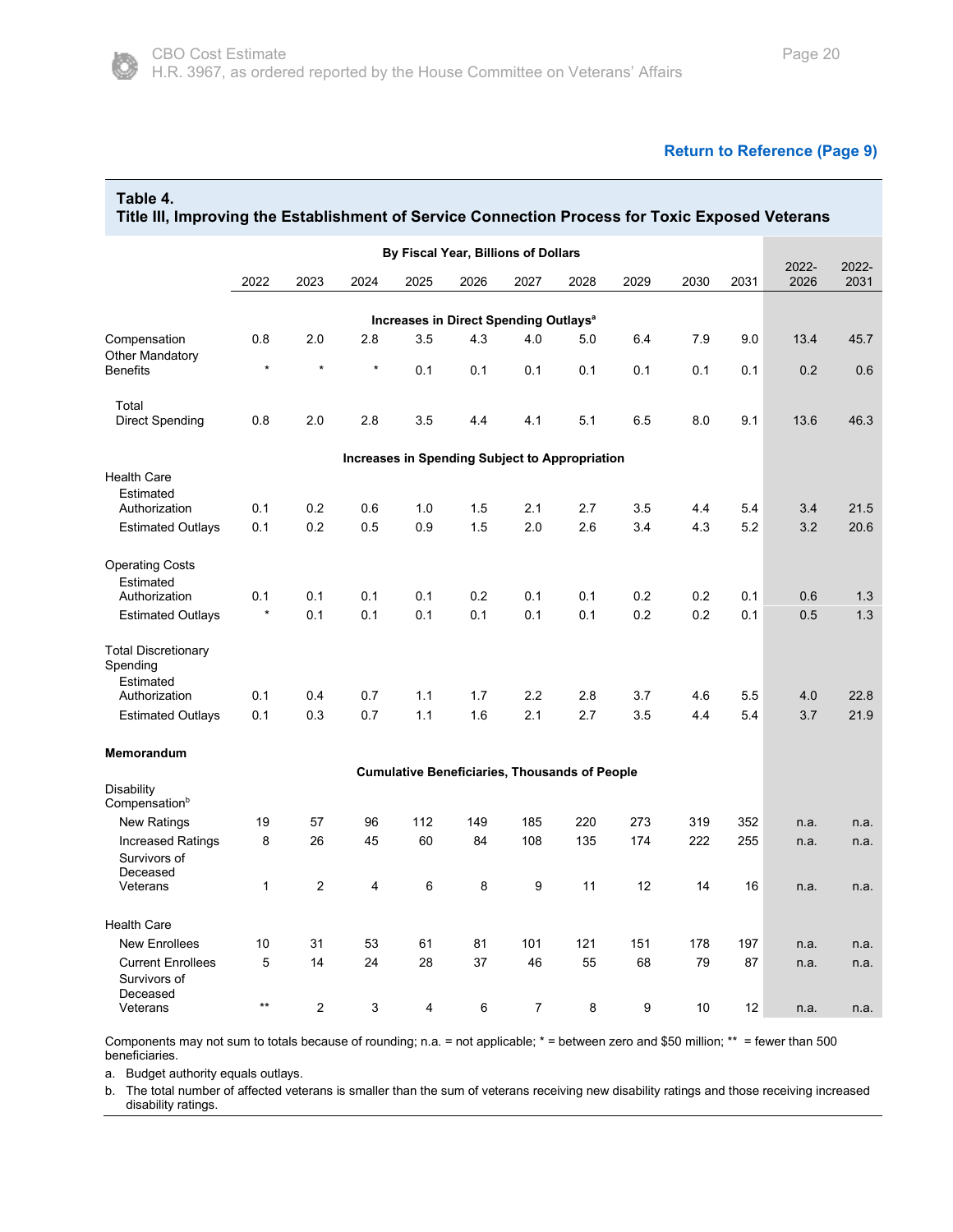

<span id="page-20-0"></span>

| Table 5.<br><b>Section 401, Enewetak Atoll</b>       |         |              |                |      |      |                                                   |      |      |      |      |               |               |
|------------------------------------------------------|---------|--------------|----------------|------|------|---------------------------------------------------|------|------|------|------|---------------|---------------|
|                                                      |         |              |                |      |      | By Fiscal Year, Millions of Dollars               |      |      |      |      |               |               |
|                                                      | 2022    | 2023         | 2024           | 2025 | 2026 | 2027                                              | 2028 | 2029 | 2030 | 2031 | 2022-<br>2026 | 2022-<br>2031 |
|                                                      |         |              |                |      |      | Increases in Direct Spending Outlays <sup>a</sup> |      |      |      |      |               |               |
| Compensation                                         | 4       | 10           | 9              | 12   | 12   | 13                                                | 13   | 13   | 15   | 15   | 47            | 116           |
|                                                      |         |              |                |      |      | Increases in Spending Subject to Appropriation    |      |      |      |      |               |               |
| <b>Health Care</b><br>Estimated<br>Authorization     | $\star$ | 1            | 2              | 3    | 4    | 4                                                 | 5    | 5    | 5    | 6    | 10            | 35            |
| <b>Estimated Outlays</b>                             | *       | $\mathbf{1}$ | $\overline{2}$ | 3    | 4    | 4                                                 | 5    | 5    | 5    | 5    | 10            | 34            |
| Memorandum                                           |         |              |                |      |      |                                                   |      |      |      |      |               |               |
|                                                      |         |              |                |      |      | <b>Cumulative Beneficiaries</b>                   |      |      |      |      |               |               |
| Disability<br>Compensation <sup>b</sup>              |         |              |                |      |      |                                                   |      |      |      |      |               |               |
| <b>New Ratings</b>                                   | 53      | 165          | 230            | 239  | 248  | 254                                               | 260  | 264  | 266  | 267  | n.a.          | n.a.          |
| <b>Increased Ratings</b><br>Survivors of<br>Deceased | 18      | 55           | 77             | 80   | 83   | 85                                                | 87   | 88   | 89   | 89   | n.a.          | n.a.          |
| Veterans                                             | 28      | 89           | 125            | 132  | 138  | 145                                               | 151  | 157  | 163  | 168  | n.a.          | n.a.          |
| <b>Health Care</b>                                   |         |              |                |      |      |                                                   |      |      |      |      |               |               |
| <b>New Enrollees</b>                                 | 28      | 90           | 125            | 131  | 136  | 140                                               | 143  | 147  | 148  | 149  | n.a.          | n.a.          |
| <b>Current Enrollees</b><br>Survivors of<br>Deceased | 13      | 40           | 57             | 59   | 61   | 63                                                | 65   | 65   | 66   | 66   | n.a.          | n.a.          |
| Veterans                                             | 20      | 64           | 90             | 95   | 100  | 104                                               | 109  | 113  | 117  | 121  | n.a.          | n.a.          |

Components may not sum to totals because of rounding; n.a. = not applicable; \* between zero and \$500,000.

a. Budget authority equals outlays.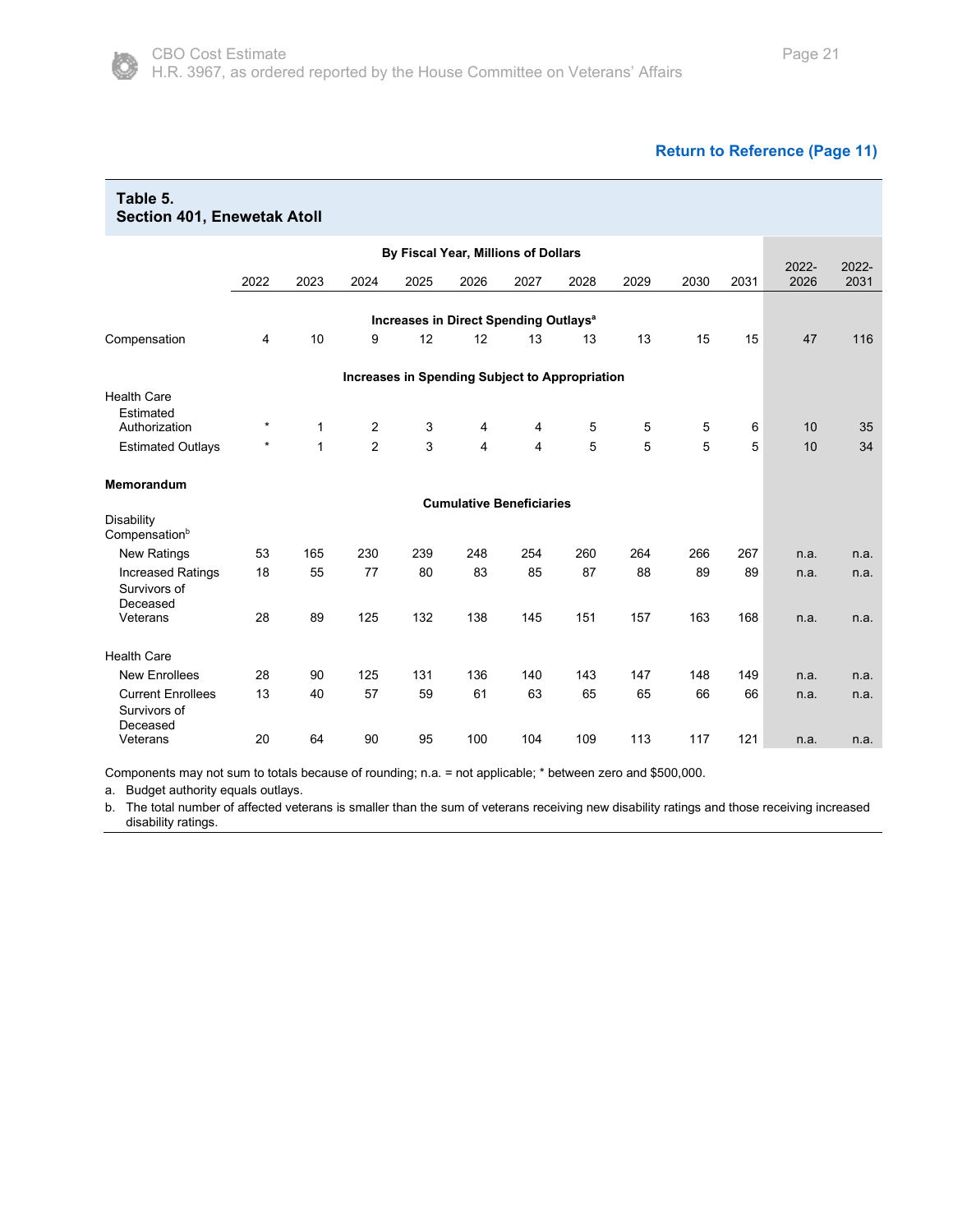

<span id="page-21-0"></span>

| Table 6.<br><b>Section 402, Palomares</b>            |          |         |              |              |              |                                                   |              |              |              |              |               |               |
|------------------------------------------------------|----------|---------|--------------|--------------|--------------|---------------------------------------------------|--------------|--------------|--------------|--------------|---------------|---------------|
|                                                      |          |         |              |              |              | By Fiscal Year, Millions of Dollars               |              |              |              |              |               |               |
|                                                      | 2022     | 2023    | 2024         | 2025         | 2026         | 2027                                              | 2028         | 2029         | 2030         | 2031         | 2022-<br>2026 | 2022-<br>2031 |
|                                                      |          |         |              |              |              | Increases in Direct Spending Outlays <sup>a</sup> |              |              |              |              |               |               |
| Compensation                                         | 1        | 2       | 3            | 3            | 3            | 3                                                 | 3            | 3            | 4            | 4            | 12            | 29            |
|                                                      |          |         |              |              |              | Increases in Spending Subject to Appropriation    |              |              |              |              |               |               |
| <b>Health Care</b><br>Estimated<br>Authorization     | *        | $\star$ | $\mathbf{1}$ | 1            | $\mathbf{1}$ | 1                                                 | 1            | $\mathbf{1}$ | 1            | $\mathbf{1}$ | 3             | 8             |
| <b>Estimated Outlays</b>                             | $^\star$ | $\star$ | $\mathbf{1}$ | $\mathbf{1}$ | $\mathbf{1}$ | 1                                                 | $\mathbf{1}$ | $\mathbf{1}$ | $\mathbf{1}$ | $\mathbf{1}$ | 3             | 8             |
| Memorandum                                           |          |         |              |              |              |                                                   |              |              |              |              |               |               |
|                                                      |          |         |              |              |              | <b>Cumulative Beneficiaries</b>                   |              |              |              |              |               |               |
| <b>Disability</b><br>Compensation <sup>b</sup>       |          |         |              |              |              |                                                   |              |              |              |              |               |               |
| <b>New Ratings</b>                                   | 18       | 53      | 70           | 68           | 65           | 62                                                | 59           | 56           | 52           | 48           | n.a.          | n.a.          |
| <b>Increased Ratings</b><br>Survivors of<br>Deceased | 6        | 18      | 23           | 23           | 22           | 21                                                | 20           | 19           | 17           | 16           | n.a.          | n.a.          |
| Veterans                                             | 15       | 47      | 64           | 66           | 67           | 68                                                | 69           | 70           | 70           | 70           | n.a.          | n.a.          |
| <b>Health Care</b>                                   |          |         |              |              |              |                                                   |              |              |              |              |               |               |
| <b>New Enrollees</b>                                 | 10       | 29      | 38           | 37           | 36           | 34                                                | 33           | 31           | 29           | 26           | n.a.          | n.a.          |
| <b>Current Enrollees</b><br>Survivors of<br>Deceased | 4        | 13      | 17           | 17           | 16           | 16                                                | 15           | 14           | 13           | 12           | n.a.          | n.a.          |
| Veterans                                             | 11       | 34      | 46           | 47           | 48           | 49                                                | 50           | 50           | 50           | 50           | n.a.          | n.a.          |

Components may not sum to totals because of rounding; n.a. = not applicable; \* between zero and \$500,000.

a. Budget authority equals outlays.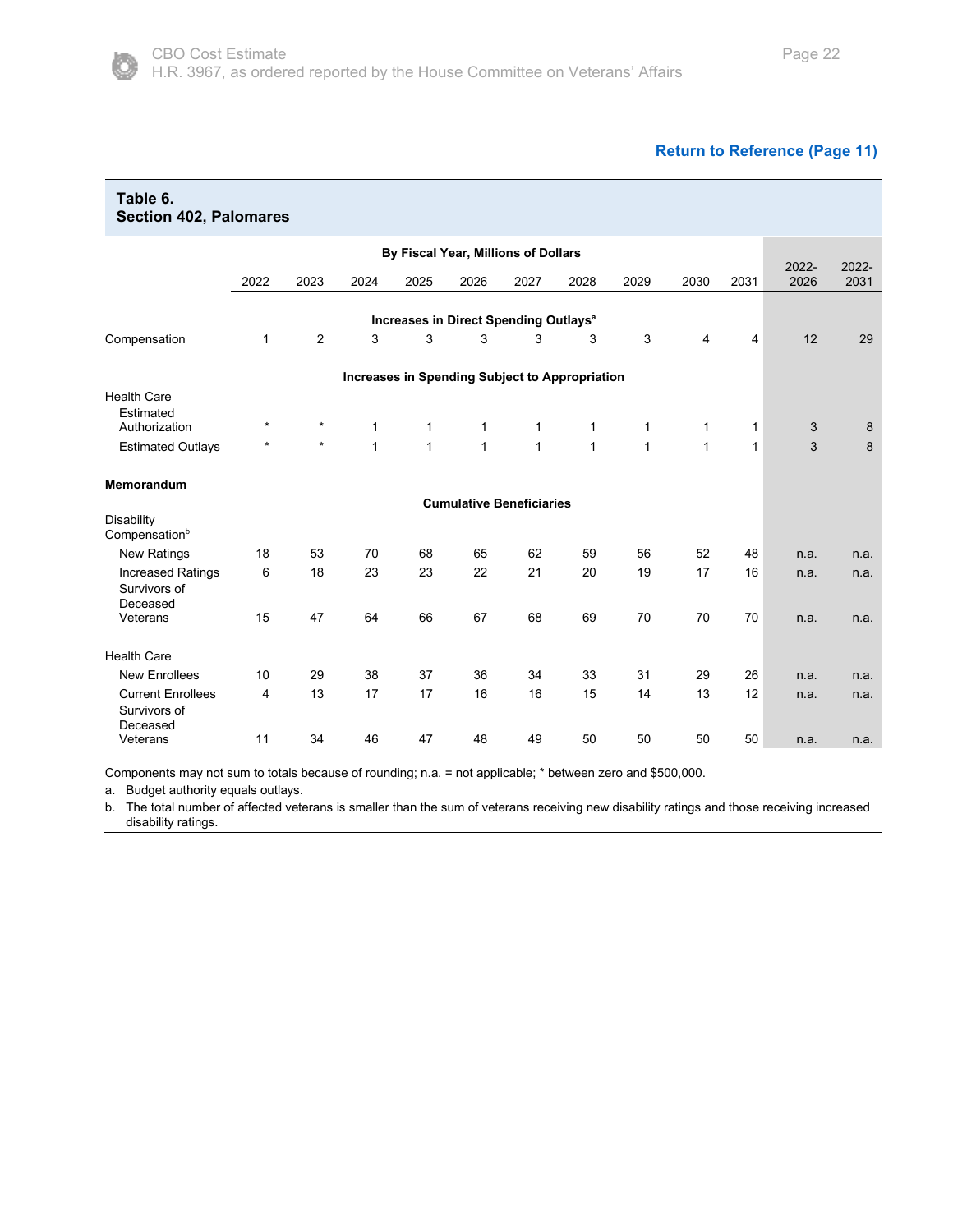#### **[Return to Reference \(Page 12\)](#page-11-0)**

<span id="page-22-0"></span>

| Table 7.<br><b>Section 403, Agent Orange</b>         |                |                |                |                                                      |                |                |      |      |         |         |               |               |
|------------------------------------------------------|----------------|----------------|----------------|------------------------------------------------------|----------------|----------------|------|------|---------|---------|---------------|---------------|
|                                                      |                |                |                | By Fiscal Year, Billions of Dollars                  |                |                |      |      |         |         |               |               |
|                                                      | 2022           | 2023           | 2024           | 2025                                                 | 2026           | 2027           | 2028 | 2029 | 2030    | 2031    | 2022-<br>2026 | 2022-<br>2031 |
|                                                      |                |                |                |                                                      |                |                |      |      |         |         |               |               |
|                                                      |                |                |                | Increases in Direct Spending Outlays <sup>a</sup>    |                |                |      |      |         |         |               |               |
| Compensation                                         | 0.6            | 0.7            | 1.0            | 0.6                                                  | 0.6            | 0.7            | 0.7  | 0.7  | 0.7     | 0.7     | 3.5           | 6.9           |
|                                                      |                |                |                | Increases in Spending Subject to Appropriation       |                |                |      |      |         |         |               |               |
| <b>Health Care</b>                                   |                |                |                |                                                      |                |                |      |      |         |         |               |               |
| Estimated                                            |                |                |                |                                                      |                |                |      |      |         |         |               |               |
| Authorization                                        |                | $^\star$       | 0.1            | 0.2                                                  | 0.3            | 0.4            | 0.4  | 0.4  | 0.4     | 0.4     | 0.7           | 2.7           |
| <b>Estimated Outlays</b>                             |                | $\star$        | 0.1            | 0.2                                                  | 0.3            | 0.4            | 0.4  | 0.4  | 0.4     | 0.4     | 0.6           | 2.6           |
| <b>Operating Costs</b>                               |                |                |                |                                                      |                |                |      |      |         |         |               |               |
| Estimated                                            |                |                |                |                                                      |                |                |      |      |         |         |               |               |
| Authorization                                        |                | $\star$        |                | $\star$                                              |                | $\star$        |      |      | $\star$ | $\star$ | $\cdot$       | $\cdot$ .2    |
| <b>Estimated Outlays</b>                             |                |                |                |                                                      |                |                |      |      |         | $\star$ | $\cdot$       | $\cdot$ .2    |
| <b>Total Discretionary</b><br>Spending<br>Estimated  |                |                |                |                                                      |                |                |      |      |         |         |               |               |
| Authorization                                        | 0.1            | 0.1            | 0.1            | 0.2                                                  | 0.3            | 0.4            | 0.4  | 0.4  | 0.4     | 0.4     | 0.8           | 2.8           |
| <b>Estimated Outlays</b>                             | $\star$        | 0.1            | 0.1            | 0.2                                                  | 0.3            | 0.4            | 0.4  | 0.4  | 0.4     | 0.4     | 0.8           | 2.8           |
| Memorandum                                           |                |                |                |                                                      |                |                |      |      |         |         |               |               |
|                                                      |                |                |                | <b>Cumulative Beneficiaries, Thousands of People</b> |                |                |      |      |         |         |               |               |
| Disability<br>Compensation <sup>b</sup>              |                |                |                |                                                      |                |                |      |      |         |         |               |               |
| <b>New Ratings</b>                                   | 2              | 9              | 16             | 21                                                   | 23             | 24             | 24   | 23   | 23      | 23      | n.a.          | n.a.          |
| <b>Increased Ratings</b><br>Survivors of<br>Deceased | $\overline{7}$ | 14             | 24             | 24                                                   | 23             | 23             | 23   | 22   | 22      | 22      | n.a.          | n.a.          |
| Veterans                                             | $\overline{c}$ | 2              | $\overline{c}$ | 2                                                    | $\overline{c}$ | $\overline{2}$ | 2    | 3    | 3       | 3       | n.a.          | n.a.          |
| <b>Health Care</b>                                   |                |                |                |                                                      |                |                |      |      |         |         |               |               |
| <b>New Enrollees</b>                                 | $\mathbf{1}$   | 5              | 9              | 11                                                   | 13             | 13             | 13   | 13   | 13      | 13      | n.a.          | n.a.          |
| <b>Current Enrollees</b><br>Survivors of<br>Deceased | $\mathbf{1}$   | $\overline{2}$ | 4              | 5                                                    | 6              | 6              | 6    | 6    | 6       | 6       | n.a.          | n.a.          |
| Veterans                                             | 2              | 2              | $\overline{2}$ | 2                                                    | 2              | 2              | 2    | 2    | 2       | 2       | n.a.          | n.a.          |

Components may not sum to totals because of rounding; n.a. = not applicable; \* between zero and \$50 million.

a. Budget authority equals outlays.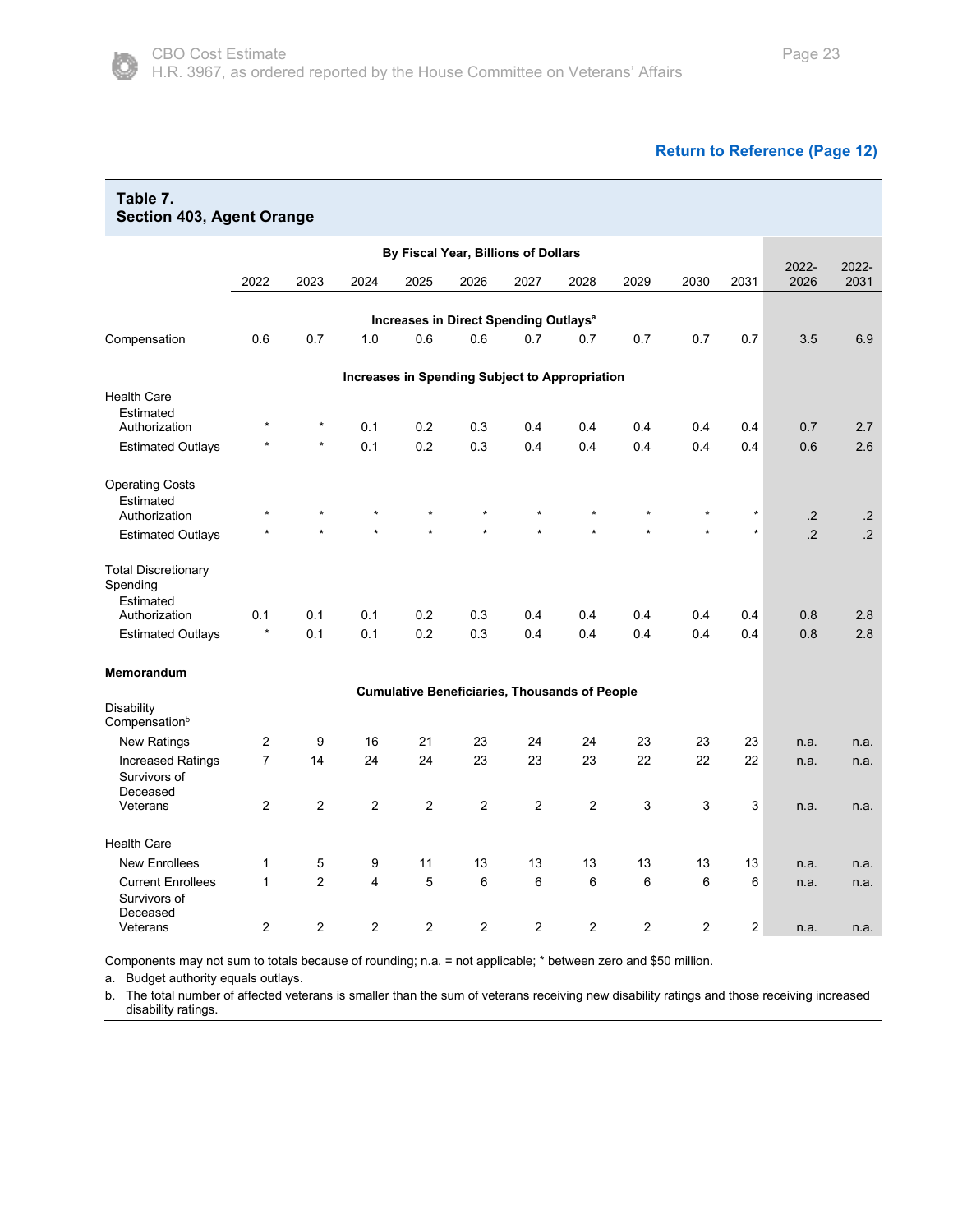#### **[Return to Reference \(Page 13\)](#page-12-0)**

<span id="page-23-0"></span>

| Table 8.<br>Section 404, Hypertension                |         |      |      |                                                      |      |      |      |      |      |      |               |               |
|------------------------------------------------------|---------|------|------|------------------------------------------------------|------|------|------|------|------|------|---------------|---------------|
|                                                      |         |      |      | By Fiscal Year, Billions of Dollars                  |      |      |      |      |      |      |               |               |
|                                                      | 2022    | 2023 | 2024 | 2025                                                 | 2026 | 2027 | 2028 | 2029 | 2030 | 2031 | 2022-<br>2026 | 2022-<br>2031 |
|                                                      |         |      |      |                                                      |      |      |      |      |      |      |               |               |
|                                                      |         |      |      | Increases in Direct Spending Outlays <sup>a</sup>    |      |      |      |      |      |      |               |               |
| Compensation                                         | 2.9     | 3.8  | 4.6  | 3.4                                                  | 3.5  | 3.7  | 3.7  | 3.8  | 3.9  | 4.0  | 18.2          | 37.4          |
|                                                      |         |      |      | Increases in Spending Subject to Appropriation       |      |      |      |      |      |      |               |               |
| <b>Health Care</b>                                   |         |      |      |                                                      |      |      |      |      |      |      |               |               |
| Estimated                                            | $\star$ |      |      |                                                      |      |      |      |      |      |      |               |               |
| Authorization                                        |         | 0.2  | 0.8  | 1.6                                                  | 2.4  | 2.6  | 2.7  | 2.8  | 2.9  | 3.0  | 4.9           | 19.0          |
| <b>Estimated Outlays</b>                             | $\star$ | 0.2  | 0.7  | 1.4                                                  | 2.3  | 2.6  | 2.7  | 2.8  | 2.9  | 3.0  | 4.6           | 18.4          |
| <b>Operating Costs</b>                               |         |      |      |                                                      |      |      |      |      |      |      |               |               |
| Estimated                                            |         |      |      |                                                      |      |      |      |      |      |      |               |               |
| Authorization                                        | 0.8     | 0.8  | 0.7  | 0.2                                                  | 0.2  | 0.1  | 0.1  | 0.1  | 0.1  | 0.1  | 2.7           | 3.1           |
| <b>Estimated Outlays</b>                             | 0.6     | 0.8  | 0.7  | 0.3                                                  | 0.2  | 0.1  | 0.1  | 0.1  | 0.1  | 0.1  | 2.6           | 3.1           |
| <b>Total Discretionary</b><br>Spending<br>Estimated  |         |      |      |                                                      |      |      |      |      |      |      |               |               |
| Authorization                                        | 0.8     | 1.0  | 1.5  | 1.8                                                  | 2.6  | 2.7  | 2.8  | 2.9  | 3.0  | 3.1  | 7.6           | 22.1          |
| <b>Estimated Outlays</b>                             | 0.6     | 0.9  | 1.4  | 1.8                                                  | 2.5  | 2.7  | 2.8  | 2.8  | 2.9  | 3.0  | 7.2           | 21.5          |
| <b>Memorandum</b>                                    |         |      |      |                                                      |      |      |      |      |      |      |               |               |
|                                                      |         |      |      | <b>Cumulative Beneficiaries, Thousands of People</b> |      |      |      |      |      |      |               |               |
| Disability<br>Compensation <sup>b</sup>              |         |      |      |                                                      |      |      |      |      |      |      |               |               |
| <b>New Ratings</b>                                   | 51      | 178  | 329  | 427                                                  | 473  | 492  | 486  | 479  | 472  | 464  | n.a.          | n.a.          |
| <b>Increased Ratings</b><br>Survivors of<br>Deceased | 151     | 224  | 297  | 294                                                  | 291  | 289  | 285  | 282  | 278  | 274  | n.a.          | n.a.          |
| Veterans                                             | 13      | 13   | 14   | 15                                                   | 17   | 18   | 20   | 22   | 24   | 26   | n.a.          | n.a.          |
| <b>Health Care</b>                                   |         |      |      |                                                      |      |      |      |      |      |      |               |               |
| <b>New Enrollees</b>                                 | 21      | 74   | 137  | 179                                                  | 199  | 207  | 205  | 203  | 200  | 197  | n.a.          | n.a.          |
| <b>Current Enrollees</b><br>Survivors of<br>Deceased | 12      | 44   | 81   | 105                                                  | 117  | 122  | 121  | 119  | 117  | 115  | n.a.          | n.a.          |
| Veterans                                             | 9       | 10   | 10   | 11                                                   | 12   | 13   | 14   | 16   | 17   | 19   | n.a.          | n.a.          |

Components may not sum to totals because of rounding; n.a. = not applicable; \* between zero and \$50 million.

a. Budget authority equals outlays.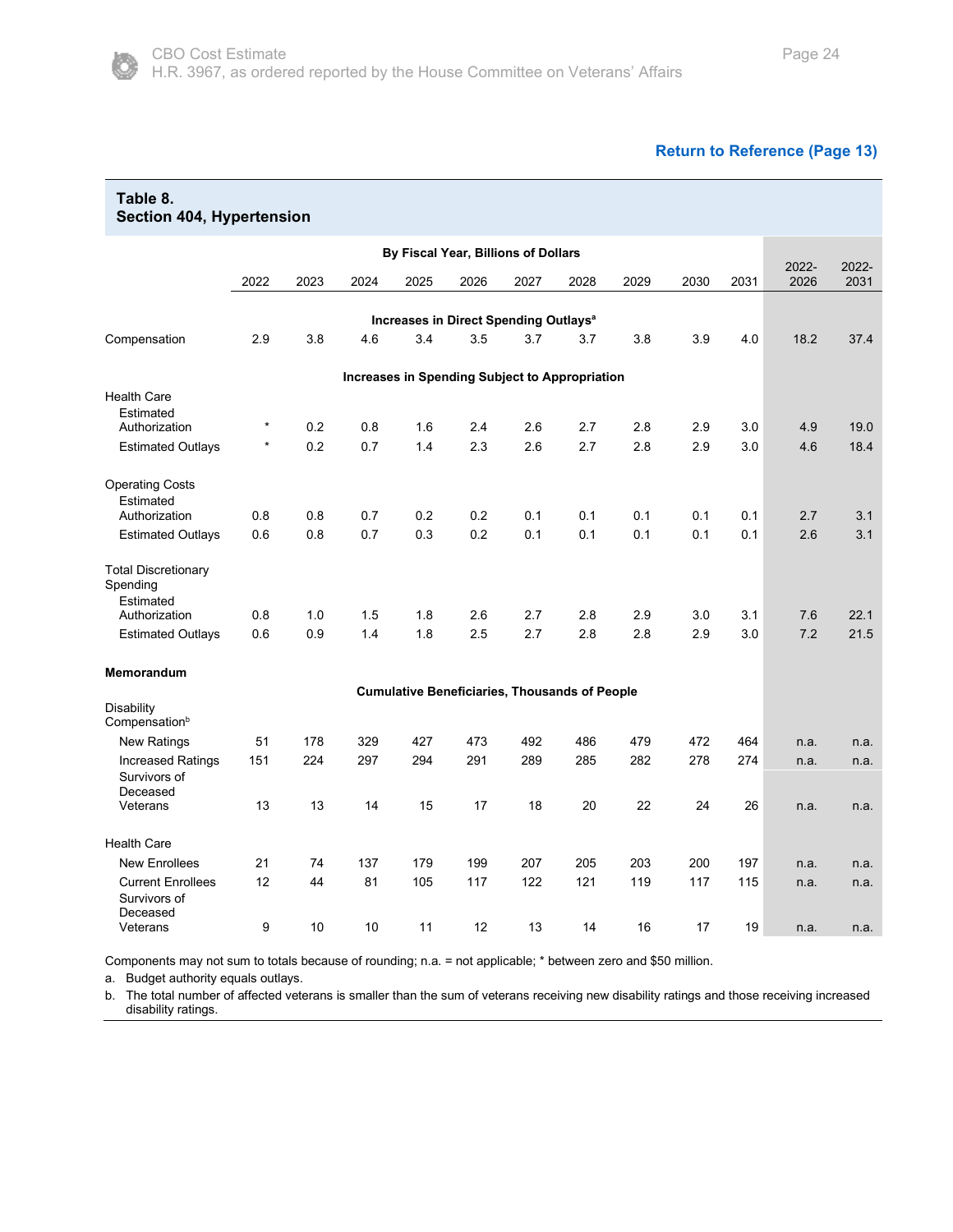#### **[Return to Reference \(Page 13\)](#page-12-1)**

<span id="page-24-0"></span>

| Table 9.<br>Section 405, Persian Gulf War Veterans |              |                     |                |                |                                                      |                |                |                |                |            |               |               |
|----------------------------------------------------|--------------|---------------------|----------------|----------------|------------------------------------------------------|----------------|----------------|----------------|----------------|------------|---------------|---------------|
|                                                    |              |                     |                |                | By Fiscal Year, Millions of Dollars                  |                |                |                |                |            |               |               |
|                                                    | 2022         | 2023                | 2024           | 2025           | 2026                                                 | 2027           | 2028           | 2029           | 2030           | 2031       | 2022-<br>2026 | 2022-<br>2031 |
|                                                    |              |                     |                |                | Increases in Direct Spending Outlays <sup>a</sup>    |                |                |                |                |            |               |               |
| Compensation                                       | 33           | 40                  | 47             | 30             | 38                                                   | 61             | 86             | 112            | 139            | 167        | 188           | 753           |
|                                                    |              |                     |                |                | Increases in Spending Subject to Appropriation       |                |                |                |                |            |               |               |
| <b>Health Care</b><br>Estimated                    | $^\star$     |                     |                |                |                                                      |                |                |                |                |            |               |               |
| Authorization<br><b>Estimated Outlays</b>          | $^\star$     | 2<br>$\overline{2}$ | 6<br>6         | 13<br>12       | 22<br>21                                             | 34<br>32       | 50<br>47       | 67<br>64       | 86<br>83       | 106<br>102 | 43<br>41      | 386<br>369    |
|                                                    |              |                     |                |                |                                                      |                |                |                |                |            |               |               |
| <b>Memorandum</b>                                  |              |                     |                |                |                                                      |                |                |                |                |            |               |               |
|                                                    |              |                     |                |                | <b>Cumulative Beneficiaries, Thousands of People</b> |                |                |                |                |            |               |               |
| Disability<br>Compensation <sup>b</sup>            |              |                     |                |                |                                                      |                |                |                |                |            |               |               |
| <b>New Ratings</b>                                 | 1            | 2                   | $\overline{2}$ | $\overline{2}$ | 3                                                    | 4              | 6              | $\overline{7}$ | 9              | 10         | n.a.          | n.a.          |
| <b>Increased Ratings</b>                           | $\mathbf{1}$ | $\mathbf{1}$        | $\overline{2}$ | 3              | 3                                                    | 5              | $\overline{7}$ | 9              | 11             | 13         | n.a.          | n.a.          |
| Survivors of<br>Deceased                           |              |                     |                |                |                                                      |                |                |                |                |            |               |               |
| Veterans                                           | $***$        | $***$               | $**$           | $***$          | $***$                                                | $**$           | $***$          | $***$          | $***$          | $***$      | n.a.          | n.a.          |
| <b>Health Care</b>                                 |              |                     |                |                |                                                      |                |                |                |                |            |               |               |
| <b>New Enrollees</b>                               | $***$        | 1                   | $\mathbf{1}$   | 1              | $\mathbf{1}$                                         | $\overline{2}$ | 3              | 4              | 5              | 6          | n.a.          | n.a.          |
| <b>Current Enrollees</b>                           | $***$        | $**$                | $**$           | $\mathbf{1}$   | $\mathbf{1}$                                         | $\mathbf{1}$   | $\mathbf{1}$   | $\overline{2}$ | $\overline{2}$ | 3          | n.a.          | n.a.          |
| Survivors of<br>Deceased<br>Veterans               | $***$        | $***$               | $***$          | $***$          | $***$                                                | $***$          | $***$          | $***$          | $***$          | $***$      | n.a.          | n.a.          |

Components may not sum to totals because of rounding; n.a. = not applicable; \* = between zero and \$50 million;

**\*\*** = fewer than 500 beneficiaries.

a. Budget authority equals outlays.